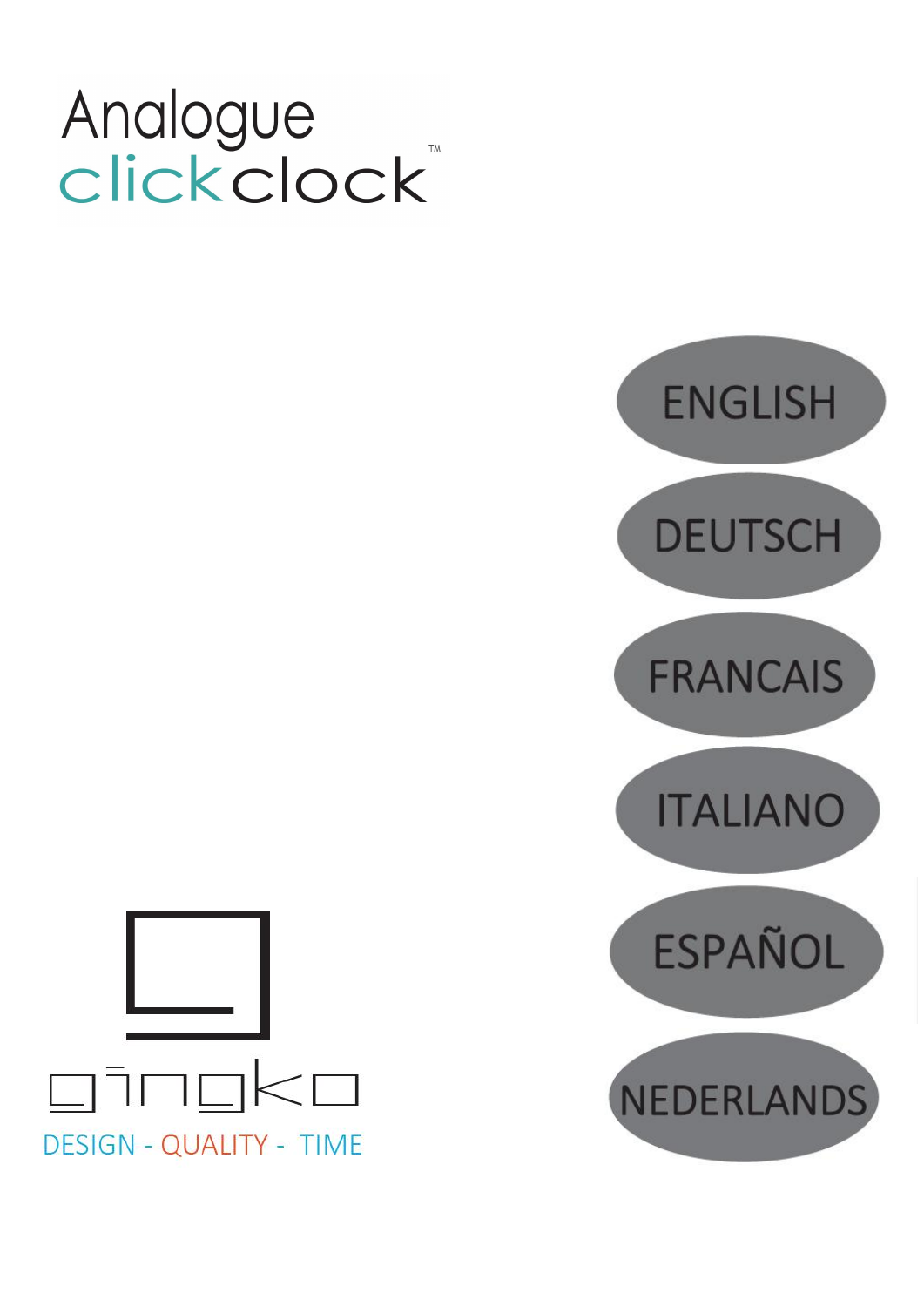# **INSTALLATION**

- Take the Analogue Click Clock and wall plug adapter out from the package and place it in a safe place.
- Please connect the wall plug adapter to the DC point at right bottom on the back of the clock to to power the clock and charge the in-built back-up rechargeable battery at the same time.
- The LED charging light next to the DC point should indicate red when charging and green when it is fully charged.
- Hold down the power button  $\bigcup$  at the back for 3-5 seconds to turn on the clock, the LED dots display should instantly light up on the front face of the clock.
- You may remove the plug adapter once it's fully rechargeable, but the battery will only last approx 2 days when the clock is in permanent display or approx 12-15 days in sound activated display.
- It's advised to have the clock plugged in all the time as the in-built rechargeable battery is more used for a back up power if there isany power cut situation. It's safe to do this as the charging will be automatically disconnected when the in-built battery is fully charged.
- The Analogue Click Clock can also be wall mounted if required.

# **OPERATING BUTTONS INTRUCTION**

#### **SET:** to access to the time setting mode

+ : to scroll up the hour or minute when in setting mode; holding it down in display mode will activate or deactivate the second dot display on analog display screen.

- -: to scroll down the hour or minute when in setting mode.
- alarm setting button, to access to the alarm setting mode
- Power switch, to turn on or turn off the clock

### **DISPLAY SCREEN INTRODUCTION:**

The short hand represents the hour hand and the long hand represents the minute hand. The 12 dots circle represents the analogue face. Please see below as examples of different time display on the Analogue Click Clock.







**ENGLISH** 

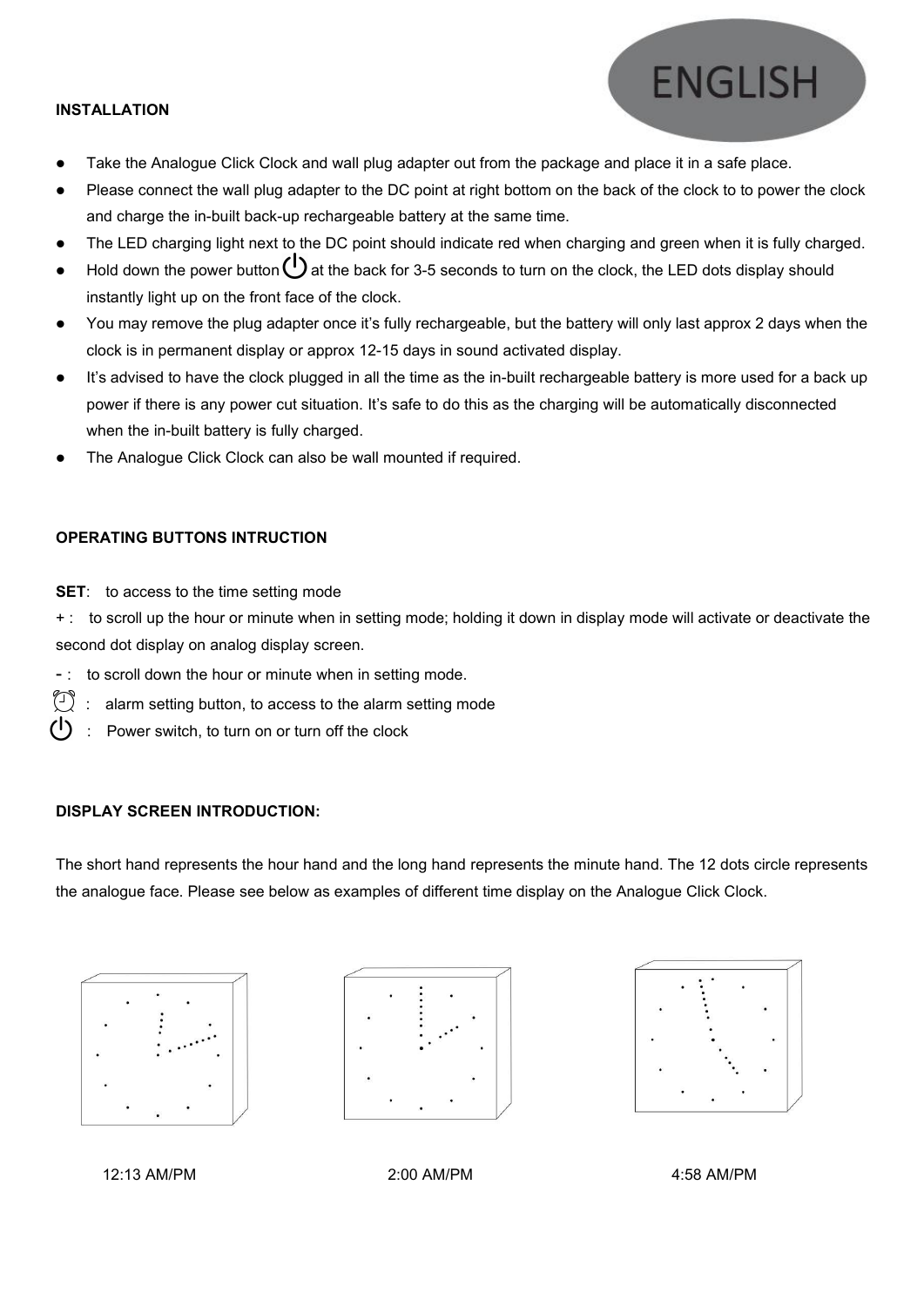# **TIME SETTINGINSTRUCTIONS**

The clock will take you through all of these settings in this order and it won't allow you to skip these settings.

**NOTE**: If you do not select anything for more than 20 seconds the clock will exit the setting mode and return back to the regular display mode.

- Press and hold **SET** button for 3-5 seconds to access the setting mode
- The short hand LEDs representing the hour hand on the frontface of the clock will flash. Press **+** or **-** to change the hour **(When the 12 dots circle representing the analogue face flashes at the same time this indicates PM** time; to change it to show AM time, just press the + button to scroll up the hour till 12 and the flashing will stop; when just the hour hand flashes this indicates AM time; to change it to show PM time, repeat the **same operation as before.)**
- Press **SET** to confirm when required hour has been selected, then the longer hand LEDs representing the minute hand will now flash, press + or - to change the minute. Press set to confirm and exit the setting.

Optional: Press and hold down **+** when the clock is in regular display mode until a beep will deactivate the second dot display. To activate the dot display function again, repeat the same operation.

#### **ALARM SETTING INSTRUCTION**

The clock arrives with no alarm set as default.

- Press and hold down the alarm button  $\widehat{I}$  to turn the alarm on.
- Press the alarm button once to enter the settings page
- When the short hand flashes press **+** or **-** button to change the hour **(when you saw the 12 dots circle** representing the analogue face flashes at the same time this indicates PM alarm time; to change it to show AM alarm time, just press the + button to scroll up the hour till 12 and it will then stop flashing; when just saw the hour hand flashes this indicates AM alarm time; to change it to show PM alarm time, repeat the **same operation as** .
- Please **SET** button to confirm when the required alarm hour has been selected, then the longer hand representing the minute will now flash, press **+** or - to change the minute. Press set to confirm. Your alarm time is now set.

Pressing the alarm button once when the alarm is in regular display mode will bring up the alarm time that it is setfor. A blank face in the middle of the display screen means that no alarm has been set or the alarm is currently turned off.

When you have already set the alarm and you want to change it, you do not need to press and hold the alarm button. Just Press once to show the alarm set, and then press it again to enter the alarm settings mode.

To turn off the alarm you have set, just press and hold down the alarm button  $\bigoplus$  and the middle of the screen will turn into blank again. Turn the alarm back on, repeat the same operation.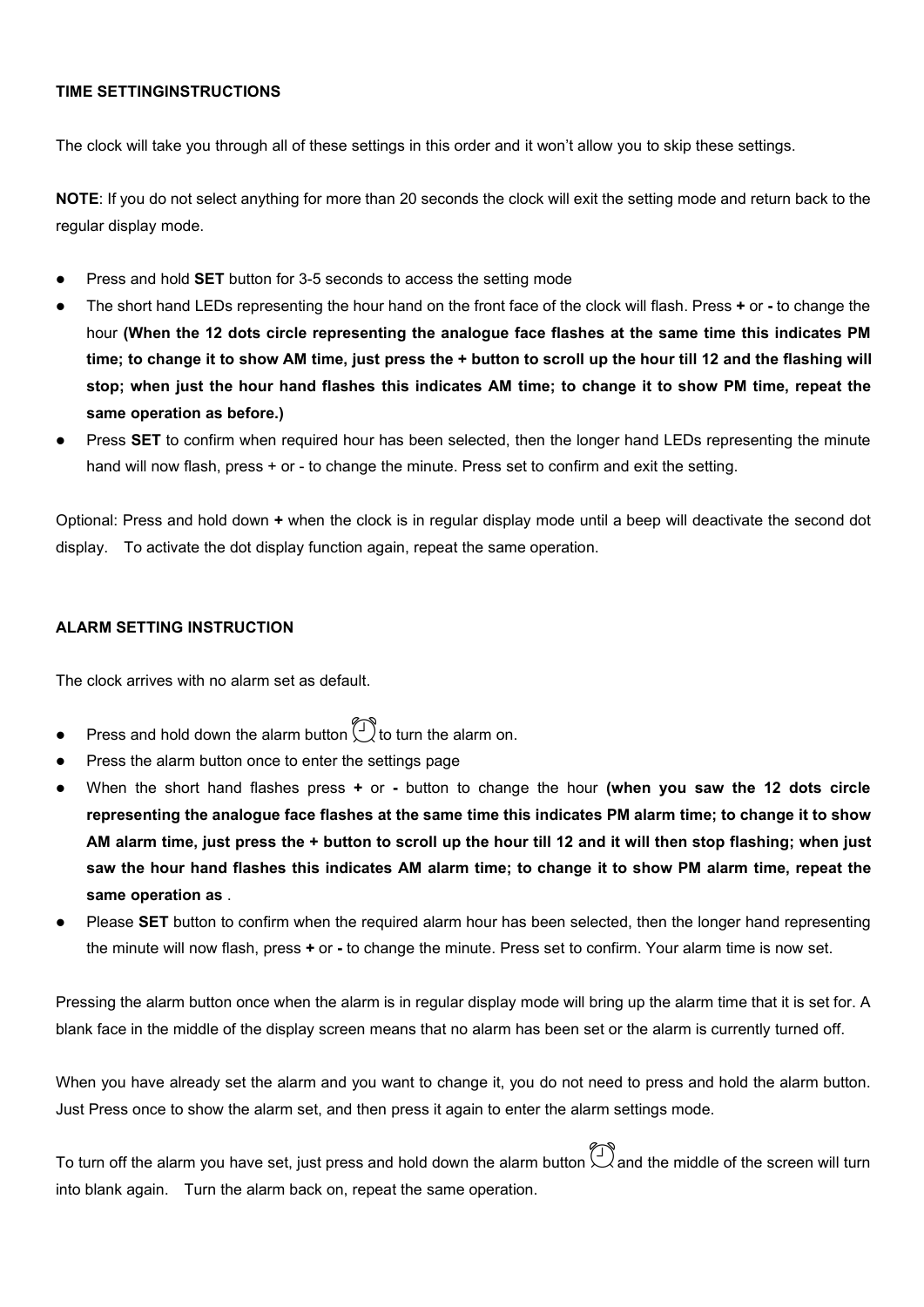## **SNOOZE FUNCTION INSTRUCTIONS**

- When the alarm goes off, press any button once to activate the snooze function. There are 5 snoozes with 5 minute intervals.
- To turn the alarm off press any button twice.

# **TOUCH/SOUND ACTIVATION SETTING INSTRUCTIONS**

Touch or sound activation will preserve your battery life and this means that the LEDs will go off after approximately 20 seconds. To reactivate it, the clock needs to hear a short sharp sound such as a click, clap or tap.

To use this function press T/S and the front face of the clock should show:



To turn the sound activation off, press T/S and the front face of the clock should show:

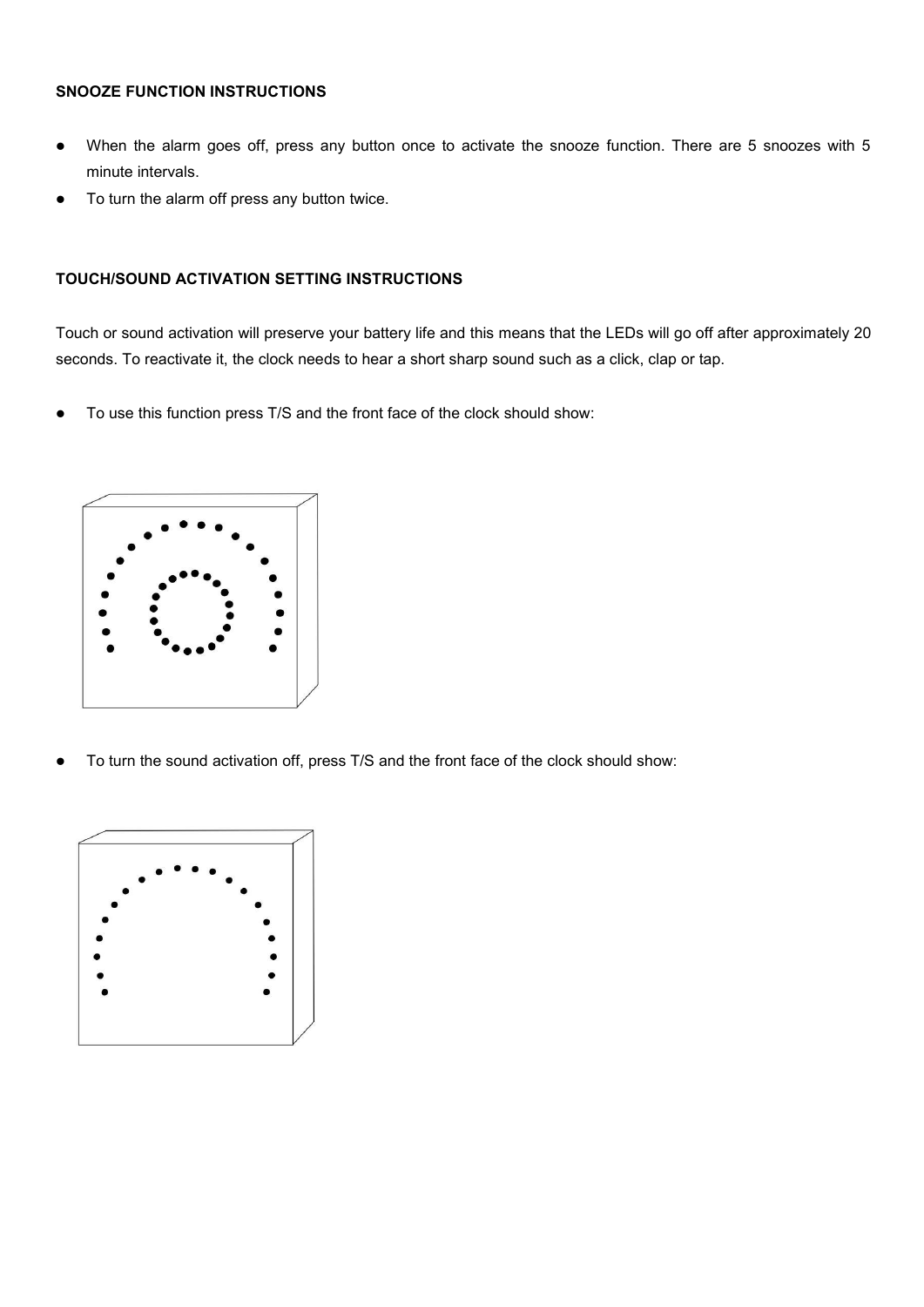# **IMPORTANT PRODUCT CARE INFORMATION**

- This product is made from MDF wood. Please keep in a dry place and if needed clean with a soft dampened cloth.
- Please only use the adapter supplied with the clock to power this product; if any other adapter with the wrong rated output is used on this clock, it may damage this clock and this will not be covered by the manufacturer Warranty.
- Place this item in a safe place and keep away from high heat or wet areas. Heavy knocks or falls may seriously damage this product.
- When the display LEDs dots start flashing and or making constant beep sound or the clock starts having some irregular display, it means that the battery is low, this is not a fault. Please turn off the clock display first and have it plugged in as soon as possible. You can turn it back on once it's plugged in and the flashing/beeping/irregular display issued should be resolved.
- It's strongly advised to have the clock plugged in instead of using the in-built rechargeable battery to power it as the battery won't last more than 2 days in permanent display or 15 days in sound activated display. The in-built battery is more used for a back-up power.
- You must be careful when placing the item as the manufacturer Warranty does not cover accidental damage to the veneer. If this happens or the veneer starts to peel it is safe to use with a small amount of super glue.

If you still have any other questions about how to use this product, please contact your local distributor or retailer. Alternatively you can email us at [support@ging-ko.co.uk](mailto:customer.service@ging-ko.co.uk)



# **INSTALLATION**

- Nehmen Sie die analoge Click Clock und den Steckdosenadapter aus der Verpackung und legen Sie diese an einen sicheren Ort.
- Bitte schließen Sie den Steckdosenadapter an den Gleichstrompunkt rechts unten auf der Rückseite der Uhr an,<br>um die Uhr mit Strom zu versorgen und gleichzeitig den eingebauten Sicherungsakku aufzuladen.
- Das LED-Ladelicht neben dem Gleichstrompunkt sollte während des Ladens rot leuchten und grün, wenn der Akku vollständig aufgeladen ist.
- Halten Sie die Einschalttaste (U) auf der Rückseite für 3-5 Sekunden gedrückt, um die Uhr einzuschalten. Die LED-Punkt-Anzeige sollte die Vorderseite der Uhr sofort beleuchten.
- Sie können den Steckeradapter entfernen, wenn der Akku vollständig aufgeladen ist. Der Akku hält jedoch nur zirka 2 Tage, wenn die Uhr ständig angezeigt wird, oder 12-15 bei tonaktivierter Anzeige.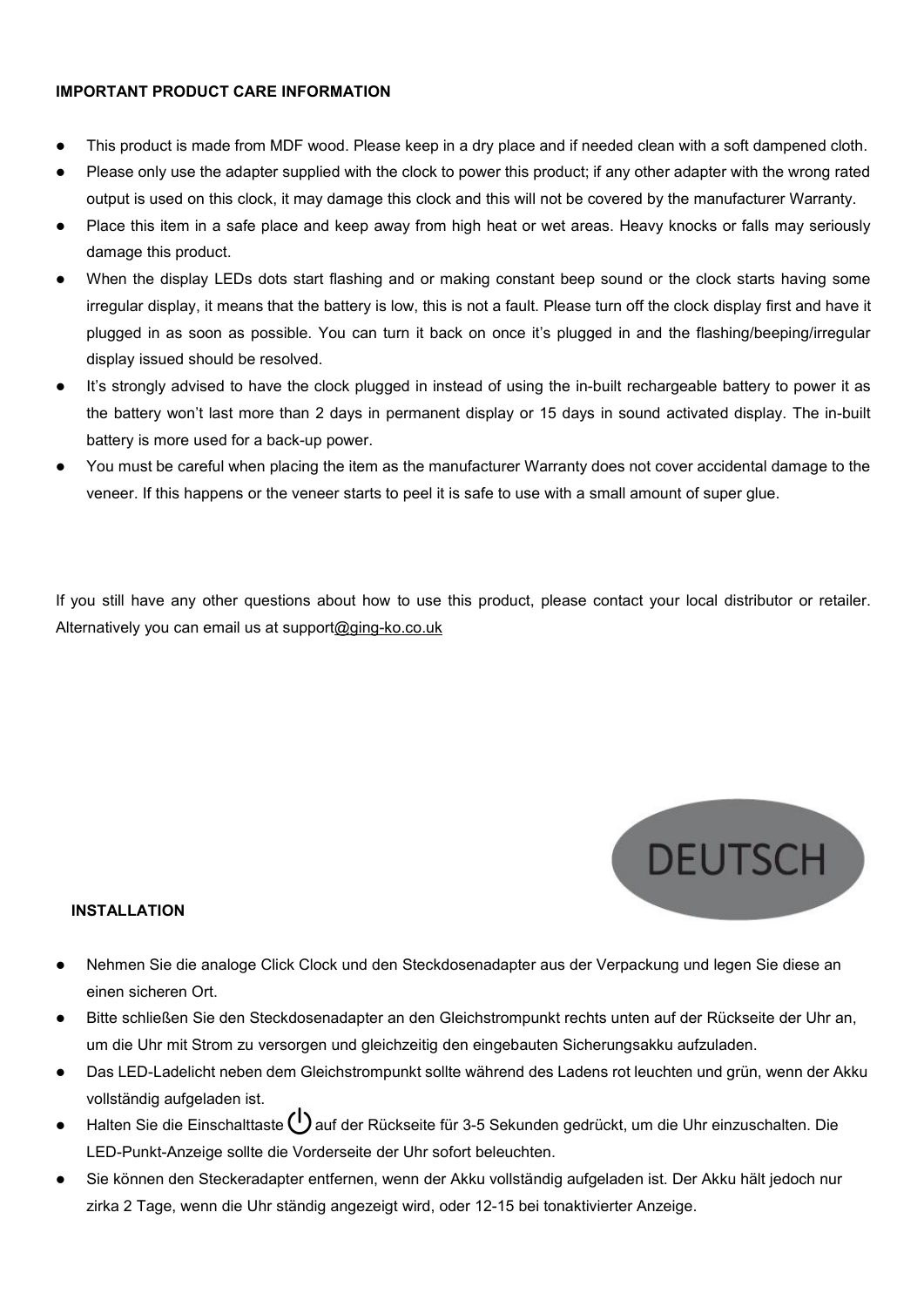- Es wird empfohlen, die Uhr die ganze Zeit über eingesteckt zu lassen, da der eingebaute Akku mehr als Sicherung bei einem Stromausfall gedacht ist. Das Einstecken ist sicher, da das Laden automatisch getrennt wird, wenn der eingebaute Akku vollständig aufgeladen ist.
- Die analoge Click Clock kann bei Bedarf auch an der Wand montiert werden.

# **ANWEISUNG BEDIENTASTEN**

**SET**: Zugriff auf den Einstellungsmodus

+ : Im Einstellungsmodus zum Hochzählen von Stunde oder Minute, bei Gedrückt halten im Anzeigemodus wird die zweite Punktanzeige auf der analogen Anzeige aktiviert oder deaktiviert.

- : Im Einstellungsmodus zum Herunterzählen von Stunde oder Minute.
- 9 : Taste für Alarmeinstellung, um auf den Alarmeinstellungsmodus zuzugreifen
- $\bigcap$ : Netzschalter zum Ein- und Ausschalten der Uhr

# **EINFÜHRUNG ANZEIGE:**

Der kurze Zeiger zeigt die Stunden und der lange Zeiger die Minuten an. Der Kreis mit den 12 Punkten ist das Zifferblatt mit der Stundenzählung. Nachfolgend finden Sie Beispiele für unterschiedliche Zeitanzeigen auf der analogen Click Clock.



12:13 AM/PM 2:00 AM/PM 4:58AM/PM

# **ZEITEINSTELLUNG**

Die Uhr führt Sie durch alle Einstellungen in dieser Reihenfolge, es ist nicht möglich, eine dieser Einstellungen zu überspringen.

#### **HINWEIS**:

- Wenn Sie für mehr als 20 Sekunden keine Einstellungen vornehmen, verlässt die Uhr den Einstellungsmodus und kehrt zum normalen Anzeigemodus zurück.

- Drücken und halten Sie die Taste **SET** für 3-5 Sekunden, um in den Einstellungsmodus zu gelangen
- Der kurze LED-Stundenzeiger auf dem Zifferblatt der Uhr beginnt zu blinken. Drücken Sie **+** oder **-** um die Stunde zu ändern **(Wenn die 12 Punkte für die Stundenzahlen gleichzeitig blinken, handelt es sich um die Nachmittagsstunden (pm); für die Vormittagsstunden (am) die Taste + bis 12 herunterzählen und das**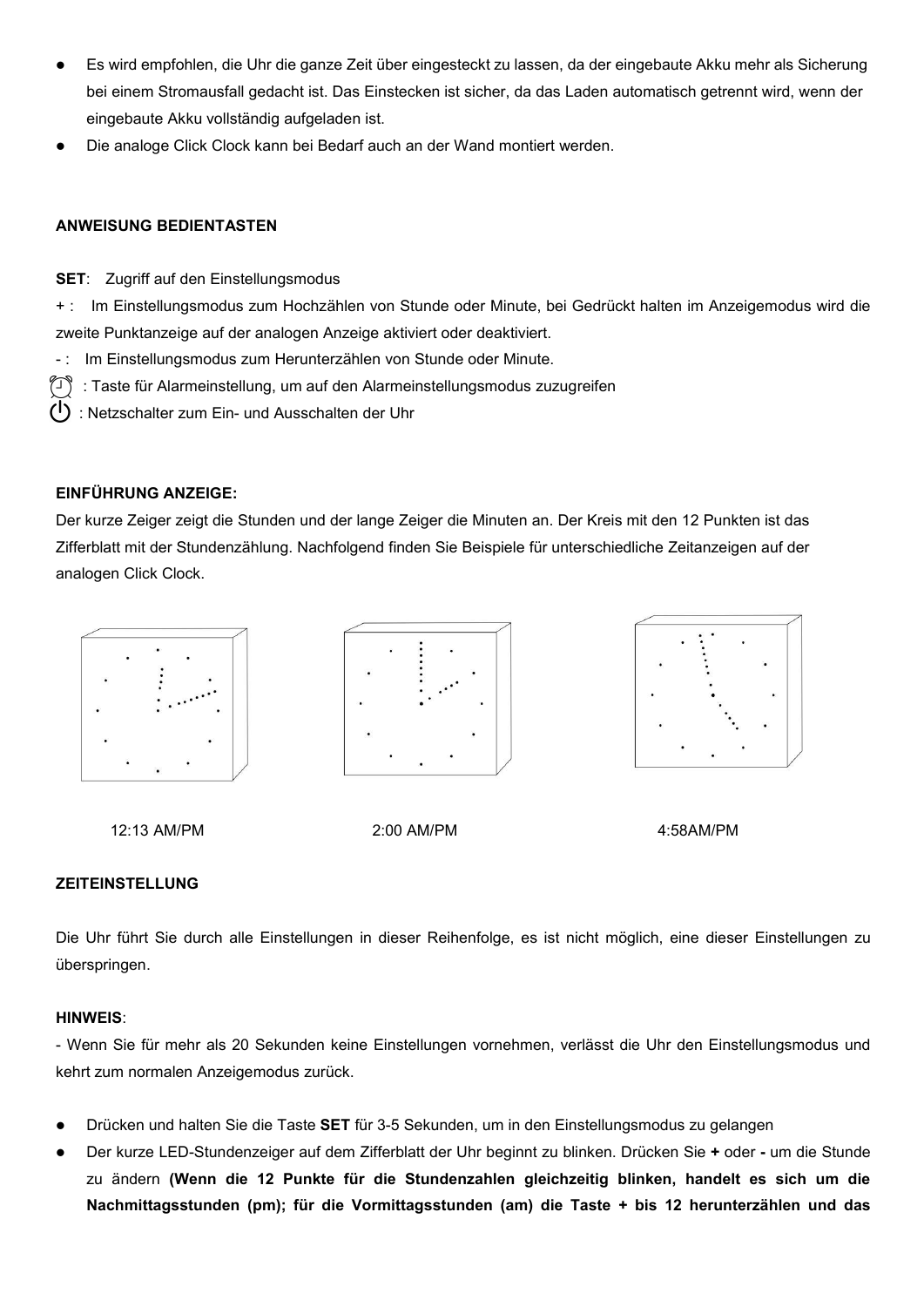**Blinken hört auf. Blinkt nur der Stundenzeiger, handelt es sich um den Vormittag, um wieder die Nachmittagszeit anzuzeigen, den gleichen Vorgang wie vorstehend wiederholen.)**

 Drücken Sie **SET,** um die ausgewählte Stunde zu bestätigen. Nun blinken die LEDs des längeren Minutenzeigers, drücken Sie + oder - um die Minuten zu ändern. Drücken Sie SET zur Bestätigung und um die Einstellung zu verlassen.

Optional: Drücken und halten Sie + wenn sich die Uhr im normalen Anzeigemodus befindet, bis ein akustisches Signal die zweite Punktanzeige deaktiviert. Um die Punktanzeige-Funktion wieder zu aktivieren, den Vorgang wiederholen.

# **ALARMEINSTELLUNG**

Standardmäßig ist bei der Uhr kein Alarm eingestellt.

- Drücken und halten Sie die Alarmtaste  $\widehat{I}$ um den Alarm einzuschalten.
- Drücken Sie die Alarmtaste einmal, um auf die Seite mit den Einstellungen zu gelangen
- Wenn der kleine Zeiger blinkt, drücken Sie die Taste **+** oder **-** um die Stunde zu ändern **(Wenn die 12 Punkte für die Stundenzahlen gleichzeitig blinken, handelt es sich um die Alarmzeit am Nachmittag (pm); für die** Alarmzeit am Vormittag (am) die Taste + bis 12 herunterzählen und das Blinken hört auf. Blinkt nur der **Stundenzeiger, handelt es sich um den Vormittagsalarm, um wieder zum Nachmittagsalarm zu gelangen, den gleichen Vorgang wiederholen.)**
- Drücken Sie die Taste **SET,** um die ausgewählte Alarmstunde zu bestätigen. Nun blinkt der längere Minutenzeiger, drücken Sie + oder - um die Minuten zu ändern. Drücken Sie zum Bestätigen SET. Jetzt ist Ihre Alarmzeit eingestellt.

Wird die Alarmtaste einmal gedrückt, wenn der Alarm sich im normalen Anzeigemodus befindet, wird die eingestellte Alarmzeit angezeigt. Eine leere Fläche in der Mitte der Anzeige bedeutet, dass kein Alarm eingestellt wurde.

Wurde der Alarm bereits eingestellt und er soll geändert werden, dann muss die Alarmtaste nicht gedrückt und gehalten werden. Es genügt, einmal zu drücken, um die Alarmeinstellung zu zeigen, und dann ein zweites Mal, um in den Alarmeinstellungsmodus zu gelangen.

Um den eingestellten Alarm auszuschalten, einfach die Alarmtaste (4) drücken und Halten und die Mitte der Anzeige wird wieder leer. Um den Alarm wieder einzuschalten, den Vorgang wiederholen.

# **SCHLUMMERFUNKTION**

- Wenn der Alarm angeht, eine beliebige Taste drücken, um die Schlummerfunktion zu aktivieren. Es gibt 5 Schlummerzeiten mit jeweils 5 Minuten.
- Um den Alarm auszuschalten, eine beliebige Taste zweimal drücken.

#### **AKTIVIERUNG BERÜHRUNG/TON**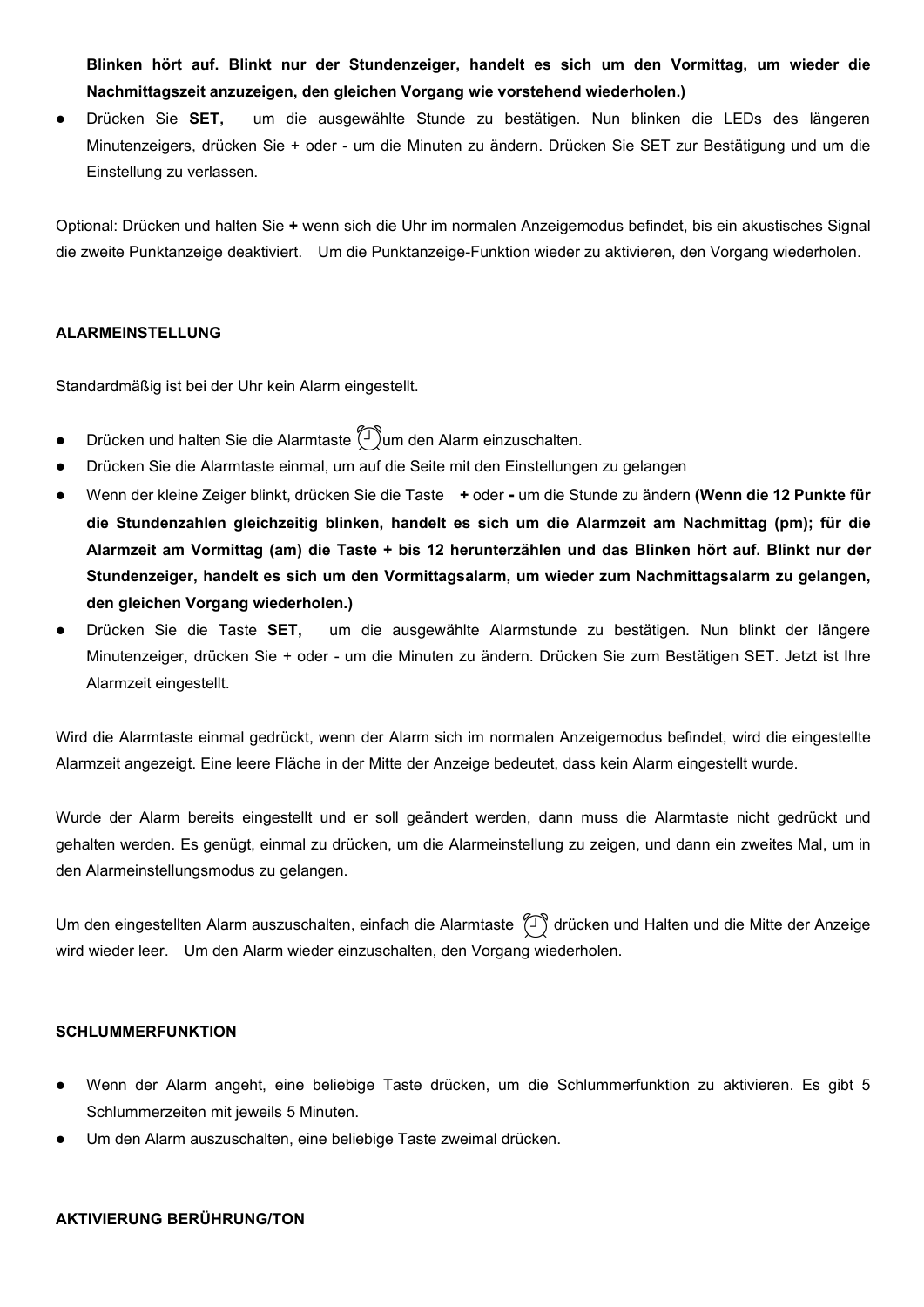Eine Aktivierung von Berührung oder Ton verlängert die Lebensdauer des Akkus und bedeutet, dass die LEDs nach zirka 20 Minuten ausgehen. Um sie wieder einzuschalten, muss die Uhr einen kurzen, scharfen Ton hören, beispielsweise ein Klicken, Klatschen oder Klopfen.

Um diese Funktion zu nutzen, T/S drücken und auf dem Zifferblatt der Uhr sollte folgendes zu sehen sein:



Um die Tonaktivierung auszuschalten, T/S drücken und auf dem Zifferblatt der Uhr sollte folgendes zu sehen sein:



# **EGE DES PRODUKTS**

- Dieses Produkt wurde aus MDF-Holz hergestellt. Bitte bewahren Sie es an einem trockenen Ort auf und reinigen Sie es bei Bedarf mit einem weichen feuchten Tuch.
- Bitte verwenden Sie nur den mit der Uhr gelieferten Adapter für die Stromversorgung dieses Produkts. Wird ein anderer Adapter mit der falschen Nennleistung für diese Uhr verwendet, kann dies die Uhr beschädigen und dies wird nicht durch die Herstellergarantie abgedeckt.
- Stellen Sie das Produkt an einen sicheren Ort und in ausreichender Entfernung von hoher Hitze oder nassen Bereichen. Schwere Stöße oder Stürze können dieses Produkt ernsthaft beschädigen.
- Wenn die LED-Punkte der Anzeige blinken oder ein konstanter akustischer Ton ertönt, dann bedeutet das, dass die Batterie schwach ist, in diesem Fall liegt kein Fehler vor. Bitte schalten Sie zuerst die Anzeige der Uhrzeit aus und stecken Sie dann so schnell wie möglich den Stecker ein. Sie können die Uhr wieder einschalten, wenn Sie den Stecker eingesteckt haben. Das Problem mit dem Blinken/akustischen Signal sollte behoben sein.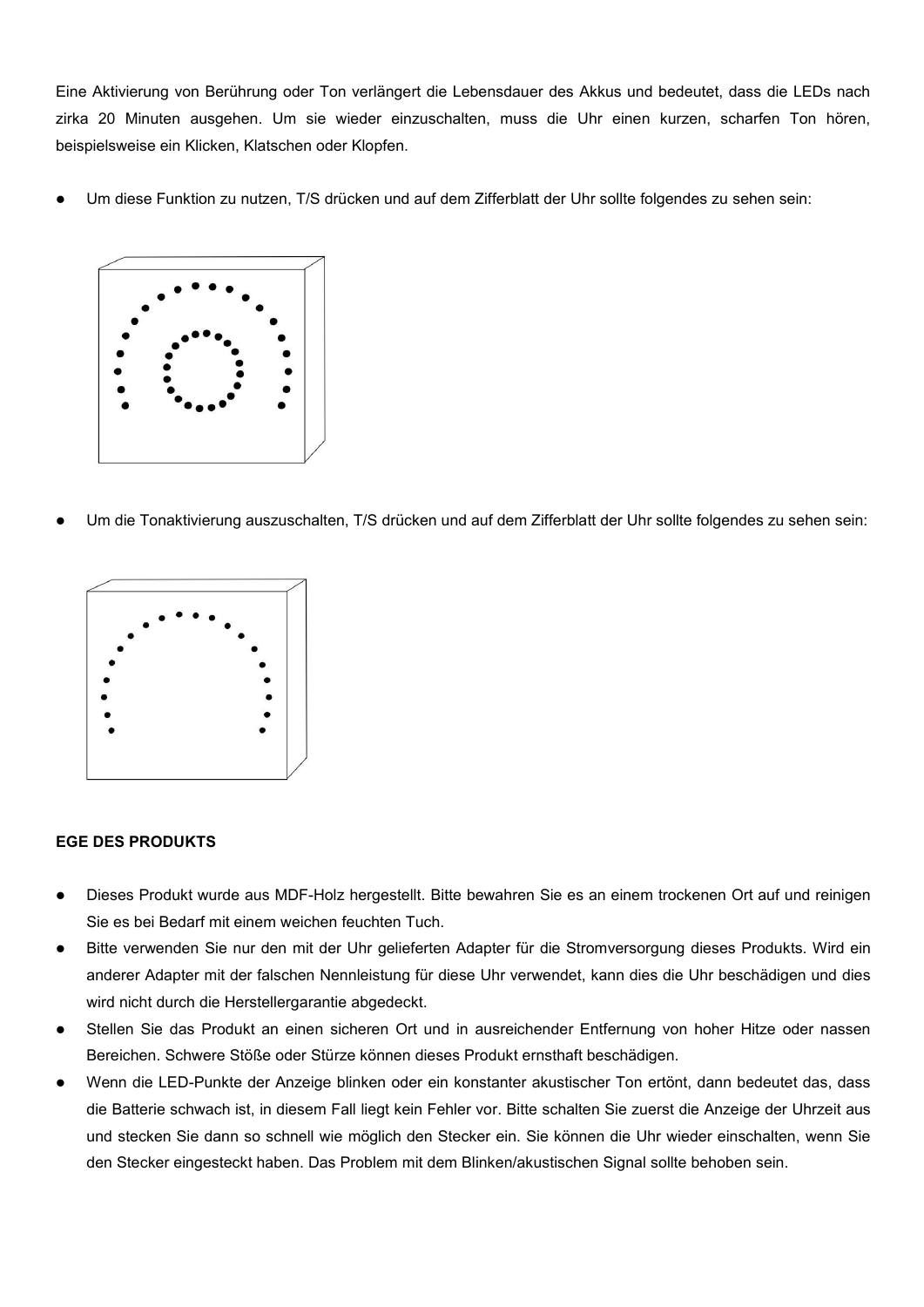- Es wird dringend empfohlen, die Uhr an die Stromversorgung angeschlossen zu lassen, anstatt den eingebauten Akku zu verwenden. Der Akku hat nur Strom für 2 Tage Daueranzeige oder 15 Tage bei tonaktivierter Anzeige. Der eingebaute Akku dient mehr als Sicherung bei Stromausfall.
- Bei der Aufstellung des Produkts müssen Sie vorsichtig sein, da die Herstellergarantie keine zufällige Beschädigung des Furniers abdeckt.Wenn dies geschieht, oder wenn das Furnier abzublättern beginnt, kann bedenkenlos eine geringe Menge an Superkleber verwendet werden.

Wenn Sie noch weitere Fragen dazu haben, wie dieses Produkt zu verwenden ist, wenden Sie sich bitte an Ihren örtlichen Groß- oder Einzelhändler. Alternativ können Sie uns eine E-Mail schicken an [support@ging-ko.co.uk](quot;mailto:customer.service@ging-ko.co.uk")



# **INSTALLATION**

- Sortez l'Horloge Analogique Click Clock et l'adaptateur secteur mural de l'emballage et placez-les dans un endroit sûr.
- Connectez l'adaptateur secteur mural au point CC en bas à droite à l'arrière de l'horloge pour alimenter l'horloge et chargez la batterie de secours rechargeable intégrée en même temps.
- Le voyant LED de charge à côté du point CC doit être rouge lors de la charge et vert quand une fois la charge complète.
- Maintenez le bouton d'alimentation  $\bigcup$  à l'arrière pendant 3 à 5 secondes pour mettre l'horloge sous tension. L'affichage à points LED doit instantanément s'allumer à l'avant de l'horloge.
- Vous pouvez retirer l'adaptateur une fois la recharge complète, mais la batterie ne durera qu'environ 2 jours lorsque l'horloge est en affichage permanent ou environ 12 à 15 jours si l'affichage est activé par le son.
- Il est conseillé que l'horloge soit branchée en permanence car la batterie rechargeable intégrée est davantage utilisée pour une alimentation de secours en cas de coupure de courant. Vous pouvez le faire en toute sécurité car la recharge sera automatiquement interrompue lorsque la batterie intégrée sera complètement chargée.
- L'Horloge Analogique Click Clock peut également être fixée au mur si nécessaire.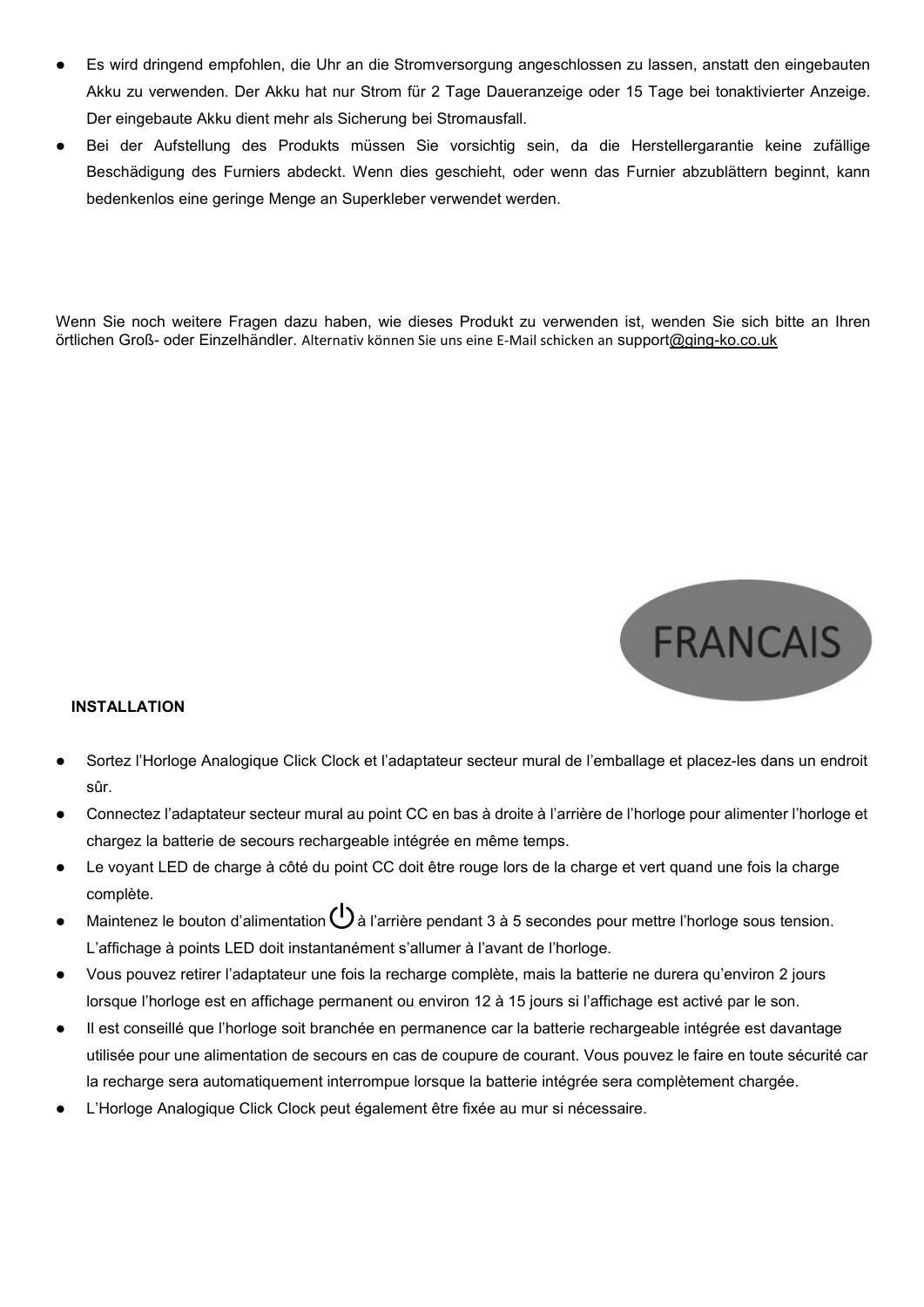# **INSTRUCTIONS SUR LE FONCTIONNEMENT DES BOUTONS**

**SET :** pour accéder au mode réglage de l'heure.

+ : pour augmenter les heures ou les minutes en mode réglage ; le maintenir enfoncé en mode affichage activera ou désactivera le deuxième écran de points sur l'écran d'affichage analogique.

- : pour diminuer les heures ou les minutes en mode réglage.

: bouton de réglage d'alarme, pour accéder au mode réglage de l'alarme.

: Interrupteur d'alimentation, pour allumer ou éteindre l'horloge.

# **PRÉSENTATION DE L'AFFICHAGE :**

La petite aiguille représente l'aiguille des heures et la grande aiguille représente celle des minutes. Le cercle de 12 points représente la face des heures. Veuillez voir ci-dessous à titre d'exemple différents affichages de l'heure sur l'Horloge Analogique Click Clock.







12:13 AM/PM 2:00 AM/PM 4:58 AM/PM

# **INSTRUCTIONS DE RÉGLAGE DE L'HEURE**

L'horloge vous mènera à travers tous ces paramètres dans cet ordre et vous ne pourrez pas sauter ces paramètres.

# **NOTE** :

- Si vous ne sélectionnez rien pendant plus de 20 secondes, l'horloge quitte le mode réglage et revient au mode affichage normal.

- Appuyez sur le bouton **SET** pendant 3 à 5 secondes et maintenez-le enfoncé pour accéder au mode réglage.
- Les LED de petite aiguille représentant l'aiguille des heures sur la face avant de l'horloge clignotent. Appuyez sur **+** ou **-** pour changer l'heure **(Lorsque le cercle de 12 points représentant les chiffres des heures clignote en** même temps, cela indique l'heure PM ; pour afficher l'heure AM, appuvez simplement sur le bouton + pour **faire défiler l'heure jusqu'à 12 et le clignotement cesse ; seulement quand l'aiguille des heures clignote, cela indique l'heure AM ; pour afficher l'heure PM, répétez la même opération que précédemment).**
- Appuyez sur **SET** pour confirmer lorsque l'heure requise a été sélectionnée, puis les LED de la plus grande aiguille représentant l'aiguille des minutes vont maintenant clignoter. Appuyez sur + ou - pour changer les minutes.<br>Appuyez sur SET pour confirmer et quitter le réglage.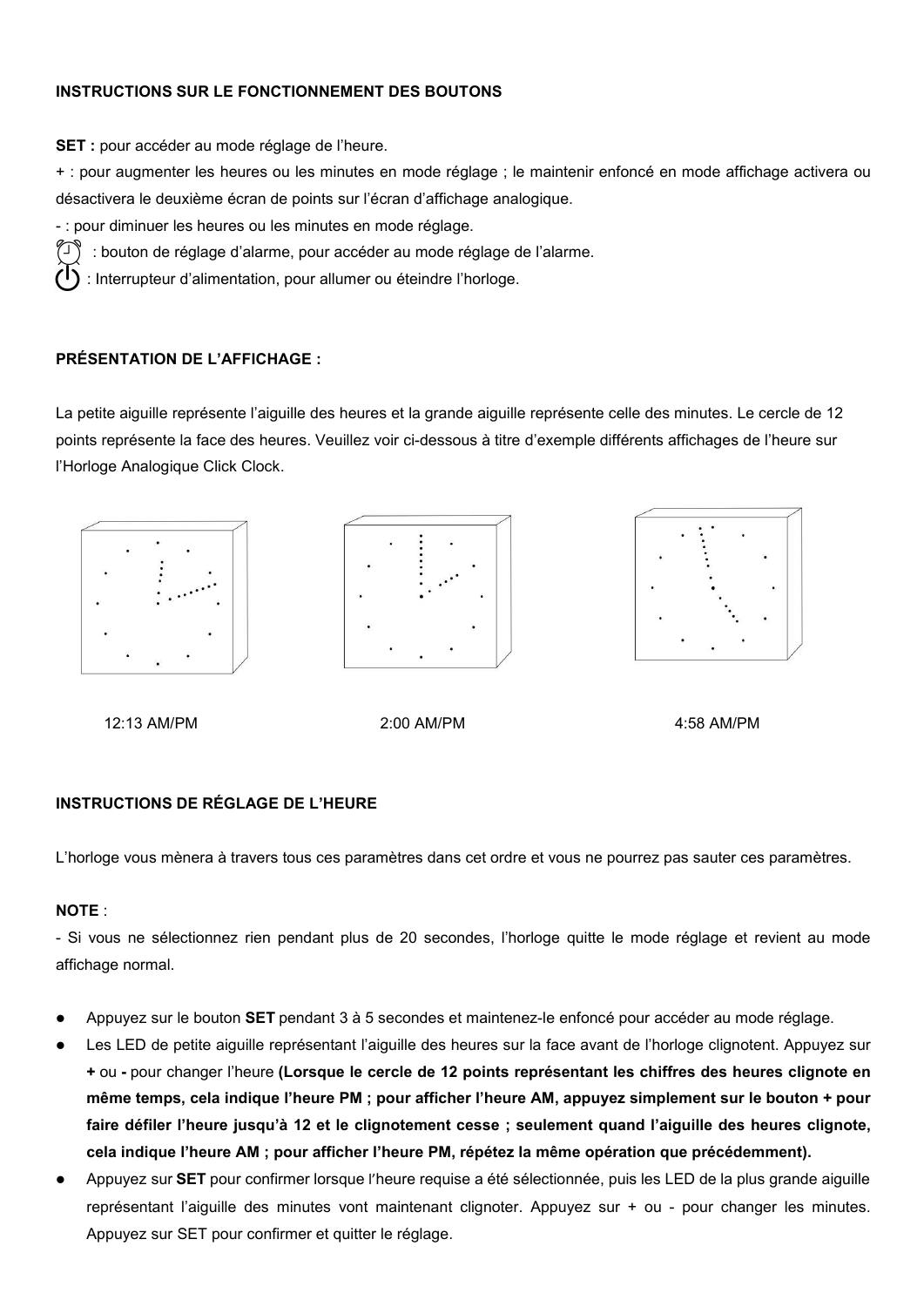En option : Appuyez et maintenez **+** lorsque l'horloge est en mode d'affichage normal jusqu'à ce qu'un bip désactive le deuxième écran de points. Pour activer à nouveau la fonction d'affichage de points, répétez la même opération.

# **INSTRUCTIONS DE RÉGLAGE DE L'ALARME**

L'horloge est livrée sans alarme définie par défaut.

- Appuyez le bouton d'alarme  $\bigcirc$  et maintenez-le enfoncé pour activer l'alarme.
- Appuyez une fois sur le bouton d'alarme pour entrer dans la page des réglages.
- Lorsque la petite aiguille clignote, appuyez sur **+** ou **-** pour changer l'heure **(lorsque vous voyez le cercle de 12** points représentant les chiffres des heures clignoter en même temps, cela indique l'heure PM de l'alarme ; **pour afficher l'heure AM de l'alarme, appuyez simplement sur le bouton + pour augmenter l'heure jusqu'à 12 et le clignotement cesse ; seulement quand l'aiguille des heures clignote, cela indique l'heure AM de l'alarme ; pour afficher l'heure PM de l'alarme, répétez la même opération que précédemment).**
- Appuyez sur **SET** pour confirmer lorsque l'heure de l'alarme requise a été sélectionnée, puis la plus grande aiguille représentant l'aiguille des minutes va maintenant clignoter. Appuyez sur **+** ou - pour changer les minutes. Appuyez sur SET pour confirmer. Votre heure d'alarme est maintenant réglée.

En appuyant sur le bouton d'alarme une fois lorsque l'alarme est en mode affichage normal, l'heure de l'alarme réglée apparaîtra. Une face blanche au milieu de l'écran d'affichage signifie qu'aucune alarme n'a été réglée.

Lorsque vous avez déjà réglé l'alarme et que vous voulez la modifier, vous n'avez pas besoin d'appuyer et de maintenir le bouton d'alarme. Il suffit d'appuyer une fois pourafficher le réglage de l'alarme, puis d'appuyer à nouveau pour entrer dans le mode réglage de l'alarme.

Pour désactiver l'alarme que vous avez réglée, appuyez le bouton d'alarme  $\sim$  et maintenez-le enfoncé. Le centre de l'écran va de nouveau être vide. Mettez l'alarme en marche, répétez la même opération.

# **INSTRUCTIONS DE LA FONCTION SOMME**

- Lorsque l'alarme s'arrête, appuyez sur n'importe quel bouton pour activer la fonction de répétition. Il y a 5 sommes avec des intervalles de 5 minutes.
- Pour désactiver l'alarme, appuyez deux fois sur n'importe quel bouton.

# **INSTRUCTIONS DE RÉGLAGE POUR L'ACTIVATION TACTILE / SONORE**

L'activation tactile ou sonore permettra de préserver la durée de vie de la batterie et cela signifie que les LED s'éteignent au bout d'environ 20 secondes. Pour la réactiver, l'horloge a besoin d'entendre un son aigu court comme un clic, un coup ou un tapotement.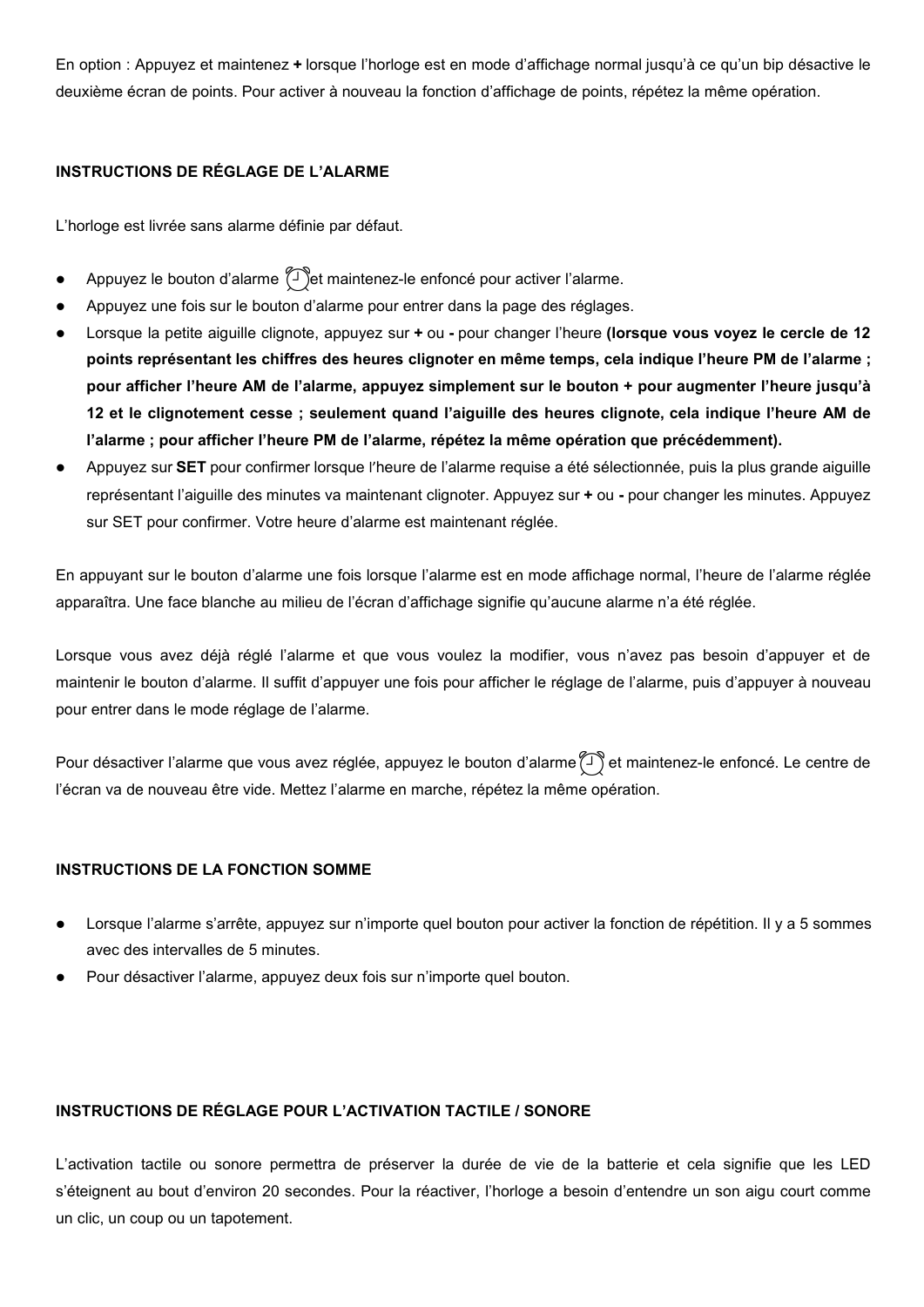Pour utiliser cette fonction, appuyez sur T/S et la face avant de l'horloge doit afficher :



Pour désactiver l'activation sonore, appuyez sur T/S et la face avant de l'horloge doit afficher :



# **INFORMATIONS IMPORTANTES D'ENTRETIEN DU PRODUIT**

- Ce produit est fabriqué en bois MDF. Veuillez le conserver dans un endroit sec et sinécessaire le nettoyer avec un chiffon humide doux.
- Utilisez uniquement l'adaptateur fourni avec l'horloge pour alimenter ce produit ; siun autre adaptateur avec la mauvaise puissance nominale est utilisé sur cette horloge, il peut endommager cette horloge et cela ne sera pas couvert par la garantie du fabricant.
- Placez cet objet dans un endroit sûr et à l'abri des zones de forte chaleur ou humides. Des coups violents ou des chutes peuvent sérieusement endommager cet appareil.
- Lorsque les points LED de l'affichage commencent à clignoter ou à émettre un bip sonore constant, cela signifie que la batterie est faible, il ne s'agit pas d'un défaut. Veuillez d'abord désactiver l'affichage de l'horloge et la brancher le plus tôt possible. Vous pouvez la rallumer une fois branchée et le clignotement / bip émis devrait être résolu.
- Il est fortement conseillé que l'horloge soit branchée au lieu d'utiliser la batterie rechargeable intégrée pour l'alimenter, car la batterie ne durera pas plus de 2 jours en affichage permanent ou 15 jours en affichage par activation sonore. La batterie intégrée est davantage utilisée pour une alimentation de secours.
- Vous devez être prudent lorsque vous positionnez l'appareil, car la garantie du fabricant ne couvre pas les dommages accidentels sur le placage. Si cela se produit ou si le placage commence à peler, il est conseillé d'utiliser une petite quantité de colle cyanoacrylate.

Si vous avez d'autres questions sur la façon d'utiliser cet appareil, veuillez contacter votre distributeur ou revendeur local. Sinon, vous pouvez nous envoyer un e-mail à [support@ging-ko.co.uk](mailto:customer.service@ging-ko.co.uk)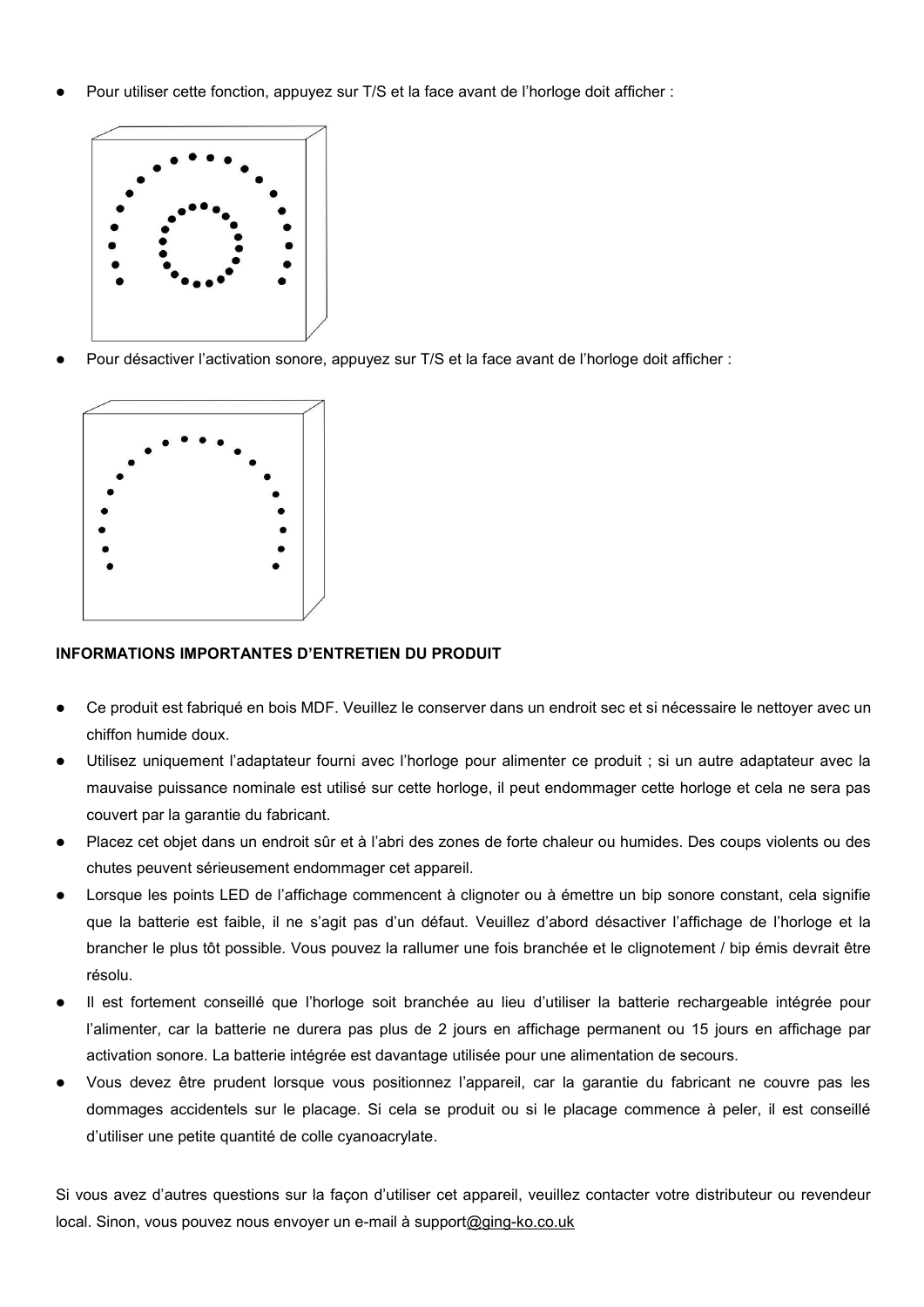#### **INSTALLAZIONE**

- Togliere dalla confezione l'orologio analogico Click Clock e l'adattatore per la presa a parete e collocarli in un luogo sicuro.
- Collegare l'adattatore al punto DC, in basso a destra sul retro dell'orologio, quindi a una presa di corrente e caricare contemporaneamente la batteria incorporata.
- Il LED dello stato di carica accanto al punto DC diventa di colore rosso durante la carica e verde quando la carica è completata.
- Tenere premuto per 3-5 secondi il tasto di alimentazione  $\binom{l}{s}$ sul retro per accendere l'orologio. Il display con i punti a LED deve accendersi immediatamente sul quadrante dell'orologio.
- Una volta completata la carica, è possibile rimuovere l'adattatore a parete, ma la batteria avrà una durata di circa 2 giorni quando l'orologio è in modalità di visualizzazione permanente o di circa 12-15 giorni con la modalità attivata per l'audio.
- Si consiglia pertanto di lasciare l'orologio sempre collegato, dato che la funzione primaria della batteria è quella di fornire l'alimentazione in caso di interruzione della corrente. È una modalità sicura poiché la batteria si scollega automaticamente ogni volta che è completamente carica.
- L'orologio analogico Click Clock può essere anche montato a parete.

# **ISTRUZIONI PER L'USO DEI TASTI**

**SET**: per accedere alla modalità di impostazione dell'ora

+ : per scorrere l'ora o i minuti quando si è in modalità di impostazione; tenendo premuto il tasto in modalità di visualizzazione, siattiva o disattiva il secondo display a punti sullo schermo analogico.

- : per scorrere verso il basso l'ora o i minuti quando si è in modalità di impostazione.

9 : tasto per impostare l'allarme, per accedere alla modalità di impostazione dell'allarme.

: tasto di accensione / spegnimento dell'orologio. ر ا

# **INTRODUZIONE ALLA VISUALIZZAZIONE SULLO SCHERMO:**

La lancetta corta rappresenta le ore, mentre quella lunga rappresenta i minuti. Il cerchio a 12 punti rappresenta il quadrante orario. Qui di seguito sono raffigurati alcuni esempi di visualizzazione dell'ora sull'orologio analogico Click Clock.







**ITALIANO** 

12:13 AM/PM 2:00 AM/PM 4:58 AM/PM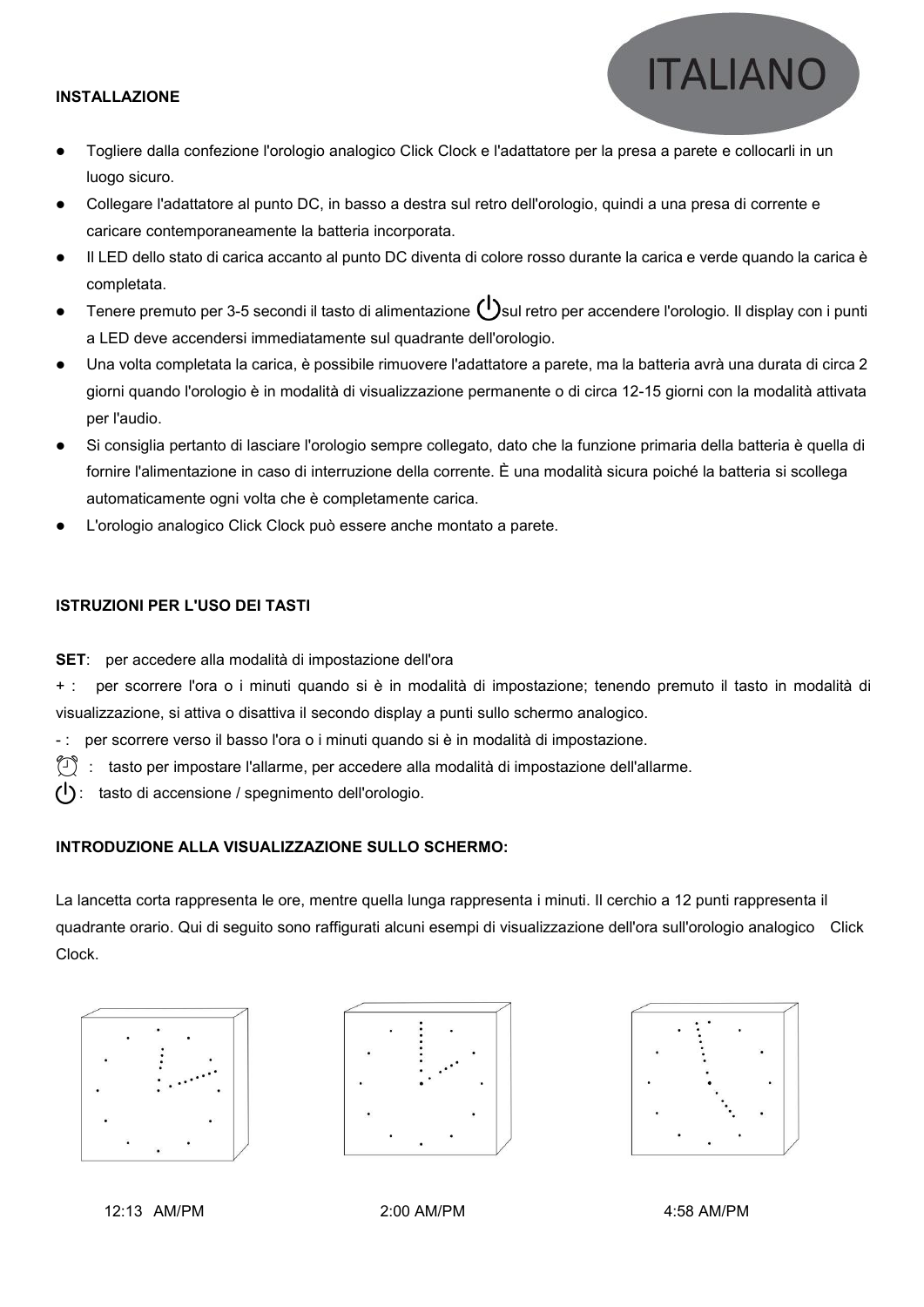#### **ISTRUZIONI PER L'IMPOSTAZIONE DELL'ORA**

L'orologio vi guiderà durante le impostazioni in quest'ordine e non è possibile saltare nessun passaggio.

### **NOTA**:

- Se per oltre 20 secondi non si esegue nessuna selezione, l'orologio uscirà dalla modalità di impostazione e tornerà alla normale modalità di visualizzazione.

- Premere e tenere premuto il tasto **SET** per 3-5 secondi per accedere alla modalità di impostazione.
- I LED della lancetta corta delle ore sul quadrante frontale cominceranno a lampeggiare. Premere **+** o **-** per cambiare l'ora. **(Quando il cerchio a 12 punti del quadrante orario lampeggia, indica l'orario PM. Per** modificarlo e visualizzare l'orario AM, premere il tasto + per scorrere le ore fino alle 12 e il cerchio **smetterà di lampeggiare. Quando lampeggia solo la lancetta delle ore, significa orario AM.Per modificarlo e visualizzare l'orario PM, ripetere la stessa operazione).**
- Quando è stata selezionata l'ora prescelta, premere **SET** per confermare. I LED della lancetta lunga dei minuti ora lampeggerà: premere + o - per cambiare i minuti. Premere Set per confermare e uscire dalle impostazioni.

Opzionale: premere e tenere premuto **+** quando l'orologio è nella normale modalità di visualizzazione fino a udire un segnale acustico per disattivare il secondo display a punti. Per riattivare il display a punti, ripetere la stessa operazione.

#### **ISTRUZIONI PER L'IMPOSTAZIONE DELL'ALLARME**

Nell'impostazione di fabbrica, l'orologio non ha allarmi predefiniti.

- Premere e tenere premuto il tasto dell'allarme  $\langle \widehat{\ } \rangle$  per attivare l'allarme.
- Premere una volta il tasto allarme per accedere alla pagina di impostazione.
- Quando la lancetta corta lampeggia, premere il tasto **+** o **-** percambiare l'ora. **(Quando il cerchio a 12 punti del quadrante orario lampeggia, indica l'ora di allarme PM. Per modificarlo e visualizzare l'ora di allarme AM,** premere il tasto + per scorrere le ore fino alle 12 e il cerchio smetterà di lampeggiare. Quando lampeggia solo la lancetta delle ore, significa ora di allarme AM. Per modificarlo e visualizzare l'ora di allarme PM, **ripetere la stessa operazione).**
- Quando è stata selezionata l'ora di allarme prescelta, premere il tasto **SET** per confermare. La lancetta lunga dei minuti ora lampeggerà: premere **+** or **-** per cambiare i minuti. Premere Set per confermare. Ora l'allarme è impostato.

Premendo una volta il tasto di allarme quando l'allarme è nella normale modalità di visualizzazione, si può visualizzare l'ora impostata per l'allarme. Se al centro dello schermo il quadrante resta vuoto, significa che non è stato impostato nessun allarme.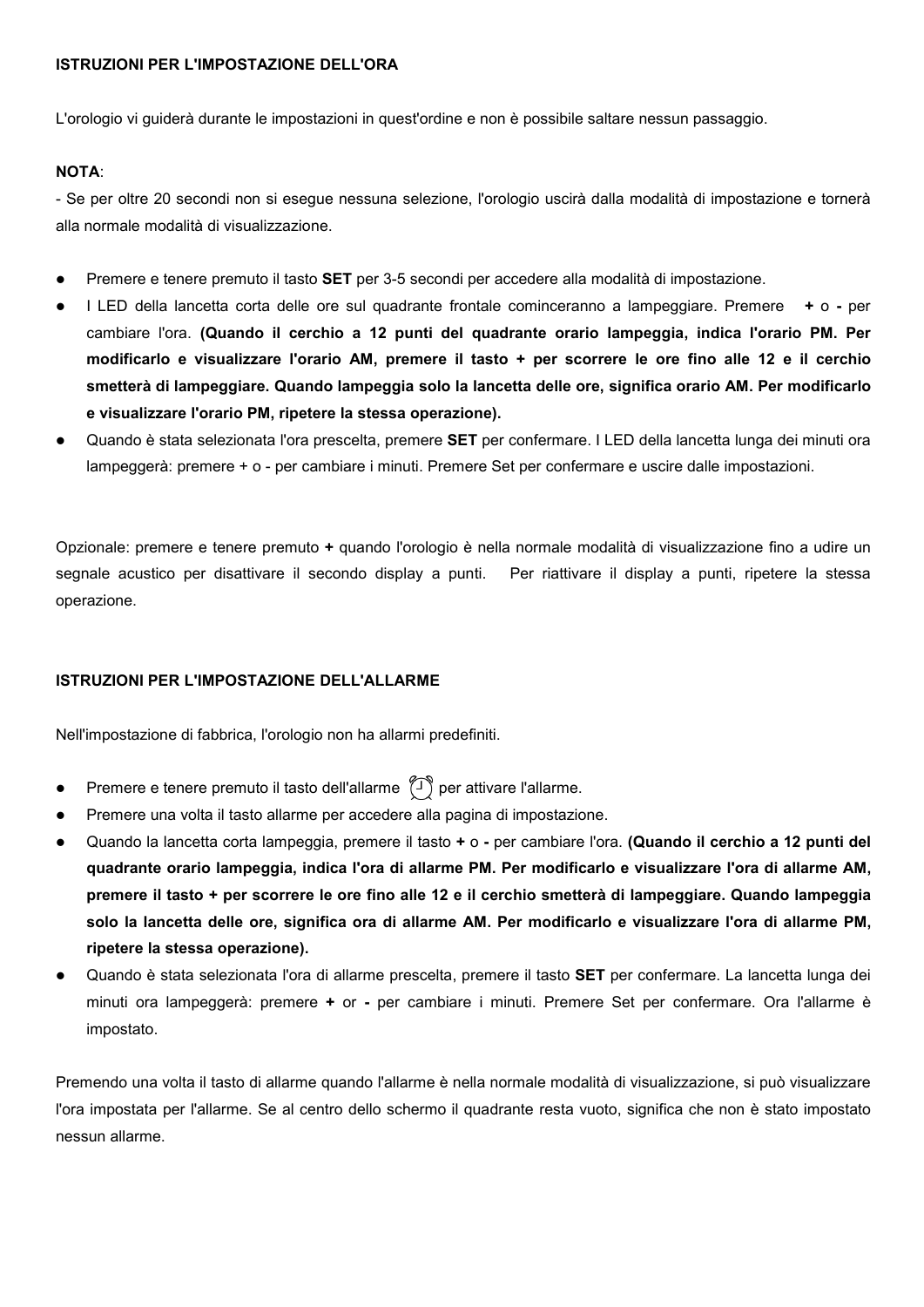Se è stato impostato un allarme e si vuole modificarlo, non è necessario premere e tenere premuto il tasto di allarme. È sufficiente premere una volta per visualizzare l'allarme impostato, quindi premere di nuovo per accedere alla modalità di impostazione dell'allarme.

Per disattivare l'allarme impostato, premere e tenere premuto il tasto di allarme  $\hat{I}$  e il centro dello schermo tornerà di colore nero. Per riattivare l'allarme, ripetere la stessa operazione.

# **ISTRUZIONI PER LA FUNZIONE DI SUONERIA**

- Quando l'allarme si spegne, premere una volta un tasto qualsiasi per attivare la funzione di suoneria. La suoneria si attiva 5 volte ad intervalli di 5 minuti.
- Per disattivare l'allarme, premere due volte un tasto qualsiasi.

# **ISTRUZIONI PER L'ATTIVAZIONE TOUCH/SOUND (TOCCO/SUONO)**

L'attivazione del tocco o del suono preserva la durata della batteria, ossia i LED si spegneranno dopo circa 20 secondi. Per riattivarli, l'orologio deve udire un breve suono secco, come un clic, un battimano o un colpo.

Per usare questa funzione, premere T/S e il quadrante frontale dell'orologio dovrebbe apparire così:



Per disattivare la funzione di suono, premere T/S e il quadrante frontale dell'orologio dovrebbe apparire così:

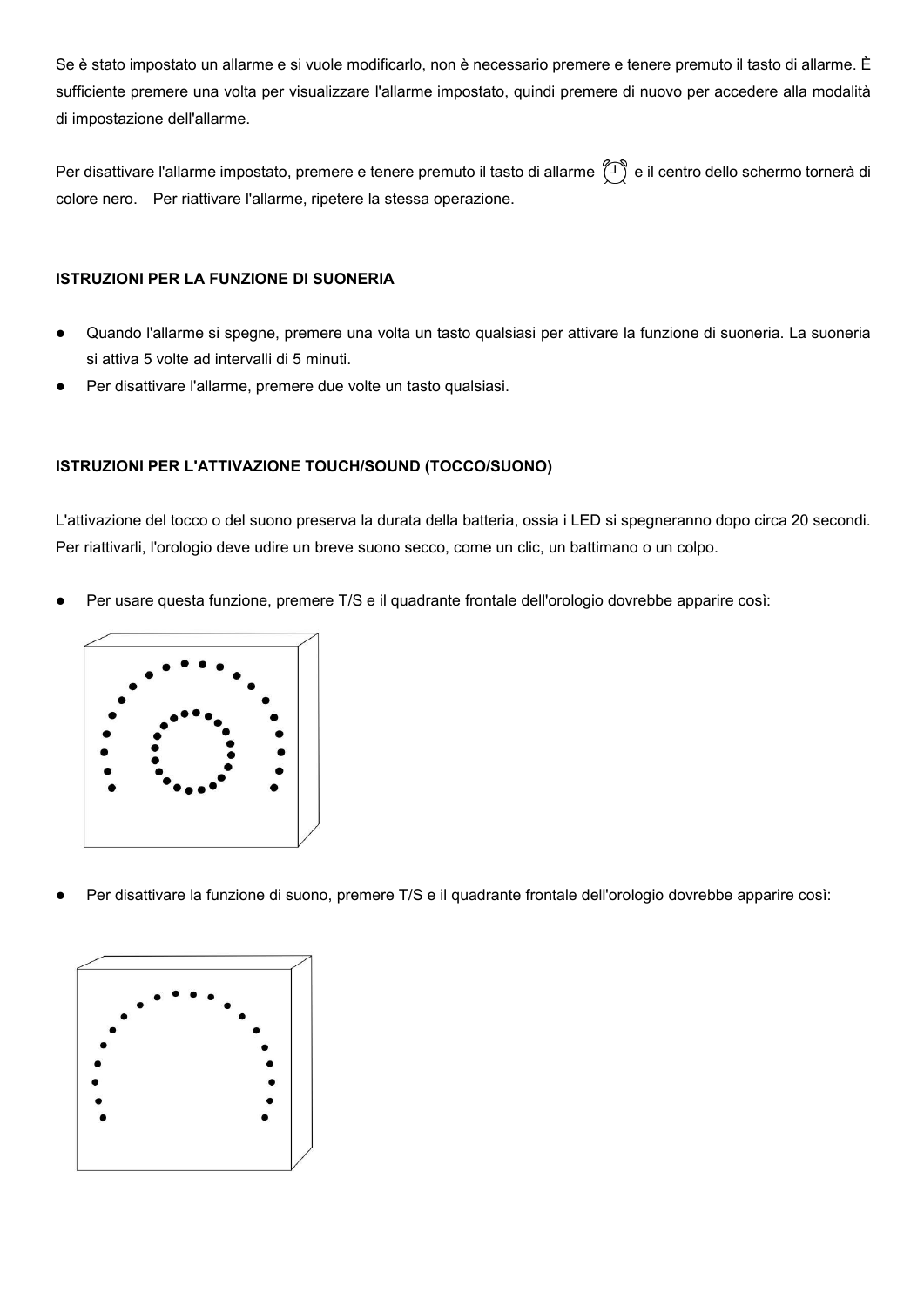## **IMPORTANTI INFORMAZIONI SULLA CURA DEL PRODOTTO**

- Questo prodotto è fabbricato in legno MDF. Tenerlo in un luogo asciutto e pulirlo con un panno morbido inumidito, se necessario.
- Per l'alimentazione elettrica, usare soltanto l'adattatore fornito insieme all'orologio; l'uso di un altro adattatore con un'uscita nominale errata potrebbe danneggiare l'orologio e invalidare la garanzia del produttore.
- Posizionare questo articolo in un luogo sicuro, lontano da forti fonti di calore o da zone umide. Un colpo forte o una caduta potrebbe danneggiare gravemente il prodotto.
- Quando i punti a LED del display cominciano a lampeggiare o quando viene emesso un segnale acustico costante, significa che la batteria si sta scaricando, non si tratta di un guasto. Per prima cosa, spegnere il display dell'orologio e collegarlo il prima possibile all'alimentazione elettrica. Appena è collegato, lo si può riaccendere e il lampeggiamento o segnale acustico non dovrebbe più verificarsi.
- Si raccomanda di tenere l'orologio collegato all'alimentazione elettrica anziché utilizzare la batteria ricaricabile incorporata poiché la batteria non dura più di 2 giorni in modalità di visualizzazione permanente o 15 giorni con il display attivato per l'audio. La batteria incorporata serve come alimentazione di riserva.
- Prestare attenzione quando si maneggia l'articolo poiché la garanzia del produttore non copre danni accidentali al rivestimento esterno. Se ciò accade o se il rivestimento comincia a squamarsi,è consigliabile usare della colla forte.

Per eventuali domande sull'uso di questo prodotto, rivolgersi al rivenditore o al rappresentante locale. In alternativa,<br>scrivere un'email a support@ging-ko.co.uk



# **INSTALACIÓN**

- Saque el reloj Analogue Click Clock y el adaptador de enchufe de pared del paquete y colóquelos en un lugar seguro.
- Conecte el adaptador de enchufe de pared al punto de CC en la parte de atrás del reloj, abajo a la derecha, para suministrar energía al reloj y para cargar la batería recargable de reserva incorporada al mismo tiempo.
- La luz LED de carga que está al lado del punto de CC se pondrá roja cuando esté cargando y verde cuando esté completamente cargada.
- Presione el botón de encendido/apagado  $\binom{l}{r}$  en la parte de atrás de 3 a 5 segundos para encender el reloj; la pantalla LED se encenderá inmediatamente en el frente del reloj.
- Puede quitar el adaptador de enchufe cuando esté completamente recargado, pero la batería solo durará unos 2 días cuando el reloj esté en pantalla permanente o entre unos 12 y 15 días en caso de pantalla activada con sonido.
- Se recomienda que el reloj esté enchufado todo el tiempo, ya que la batería recargable incorporada se usa más como fuente de alimentación de reserva en caso de corte del suministro. Es seguro hacer esto, ya que la carga se desconectará automáticamente cuando la batería incorporada esté completamente cargada.
- El reloj Analogue Click Clock también se puede instalar en la pared si se requiere.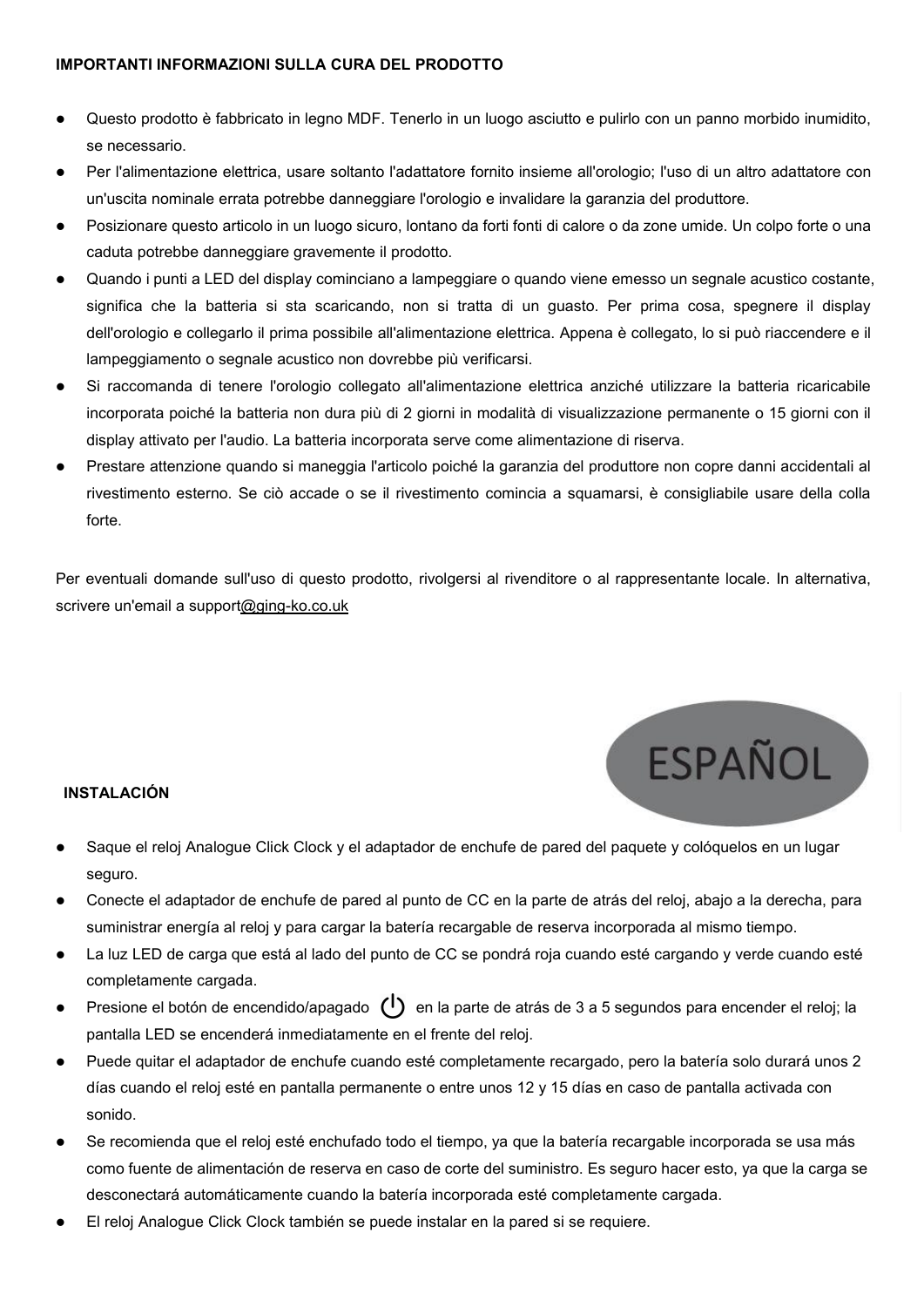# **INSTRUCCIONES DE LOS BOTONES DE FUNCIONAMIENTO**

**CONFIGURAR (SET)**: para acceder al modo de configuración de la hora

+ : para desplazar hacia arriba la hora o el minuto cuando está en modo de configuración. Presionarlo en modo pantalla activará o desactivará la visualización del segundo punto en la visualización en la pantalla analógica.

- : para desplazar hacia abajo la hora o el minuto en modo de configuración.

: botón para configurar la alarma, para acceder al modo de configuración de la alarma.

(1) : interruptor de energía, para encender o apagar el reloj.

# **INTRODUCCIÓN A LA VISUALIZACIÓN EN PANTALLA:**

La manecilla corta representa la manecilla de la hora y la larga, la manecilla de los minutos. El círculo de 12 puntos representa los números de las horas. Vea a continuación ejemplos de distintas visualizaciones de tiempo en el Analogue Click Clock.



12:13 AM/PM 2:00 AM/PM 4:58 AM/PM



# **INSTRUCCIONES PARA CONFIGURAR LA HORA**

El reloj lo hará pasar por todas estas configuraciones en este orden y no le permitirá saltar ninguna.

# **NOTA**:

- Si usted no selecciona nada durante más de 20 segundos, el reloj saldrá del modo de configuración y volverá al modo de pantalla regular.

- Presione y mantenga presionado el botón **CONFIGURAR (SET)** de 3 a 5 segundos para acceder al modo de configuración
- Los LEDs de la manecilla corta que representa la manecilla de la hora en el frente del reloj parpadearán. Presione **+** o **-** para cambiar la hora. **(Cuando el círculo de 12 números que representa los números de las horas** parpadea al mismo tiempo, esto indica hora p. m.; para cambiar esto y que indique la hora a. m., presione el botón + para desplazar la hora hacia arriba, hasta las 12, y dejará de parpadear; cuando solo la manecilla de la hora parpadea, esto indica hora a. m., para cambiar esto y que indique la hora p. m., repita **la misma operación descrita anteriormente).**
- Presione **CONFIGURAR (SET)** para confirmar cuando haya seleccionado la hora requerida; entonces, los LEDs de la manecilla más larga, que representa la manecilla de los minutos, parpadearán; presione + o - para cambiar el minuto. Presione CONFIGURAR (SET) para confirmar y salga de la configuración.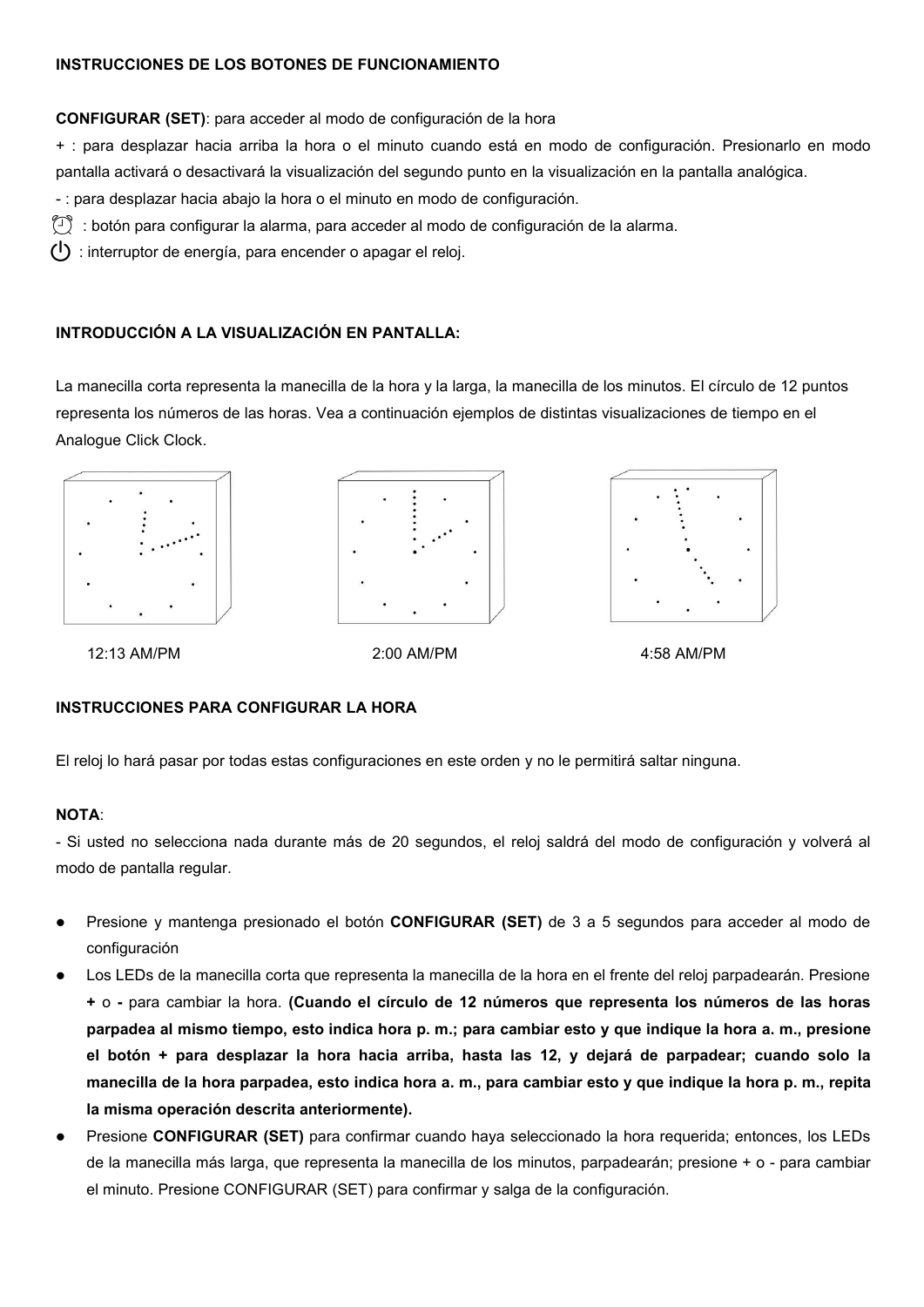Opcional: Presione y mantenga presionado **+** cuando el reloj esté en modo de visualización regular hasta que un pitido desactive la visualización del segundo punto. Para activar nuevamente la función de visualización del punto, repita la misma operación.

# **INSTRUCCIONES DE CONFIGURACIÓN DE LA ALARMA**

El reloj no tiene ninguna alarma configurada como predeterminada.

- Para encender la alarma, presione y mantenga presionado el botón de alarma  $\langle \widehat{\ } \rangle$ .
- Presione el botón de alarma una vez para ingresar a la página de las configuraciones
- Cuando la manecilla corta parpadee, presione los botones **+** o **-** para cambiar la hora **(cuando vea que el círculo** de 12 números que representa los números de las horas parpadea al mismo tiempo, esto indica hora de alarma p. m.; para cambiar esto y que indique la hora de alarma a. m., presione el botón + para desplazar la hora hacia arriba, hasta las 12, y dejará de parpadear; cuando solo la manecilla de la hora parpadea, esto indica hora de alarma a. m., para cambiar esto y que indique hora de alarma p. m., repita la misma **operación descrita anteriormente)**.
- Presione el botón **CONFIGURAR (SET)** para confirmar cuando haya seleccionado la hora de alarma requerida; entonces, la manecilla más larga, que representa la manecilla de los minutos,parpadeará; presione **+** o **-** para cambiar el minuto. Presione CONFIGURAR (SET) para confirmar. Ahora, la hora de la alarma está configurada.

Presionar el botón de alarma una vez cuando la alarma está en modo de visualización regular hará que aparezca la hora de la alarma que está configurada. Un espacio en blanco en el medio de la visualización en pantalla indica que no se ha configurado ninguna alarma.

Cuando haya configurado la alarma y desee cambiarla, no es necesario que presione y mantenga presionado el botón de la alarma. Solo presione una vez para ver la alarma configurada y vuelva a presionar para ingresar al modo de configuración de la alarma.

Para apagar la alarma configurada, simplemente presione y mantenga presionado el botón de la alarma  $(1)$  y la parte del medio de la pantalla volverá a quedar en blanco. Encienda la alarma nuevamente y repita la misma operación.

# **INSTRUCCIONES DE LA FUNCIÓN DE REPETICIÓN (SNOOZE)**

- Cuando la alarma suena, presione cualquier botón una vez para activar la función de repetición. Hay 5 repeticiones con intervalos de 5 minutos.
- Para apagar la alarma, presione cualquier botón dos veces.

# **INSTRUCCIONES DE ACTIVACIÓN TÁCTIL/DE SONIDO**

La activación táctil o de sonido preservará la vida útil de la batería, y esto significa que los LEDs se encenderán después de unos 20 segundos. Para volver a activarse, el reloj necesita escuchar un sonido breve y agudo, como un clic, un aplauso o un golpecito.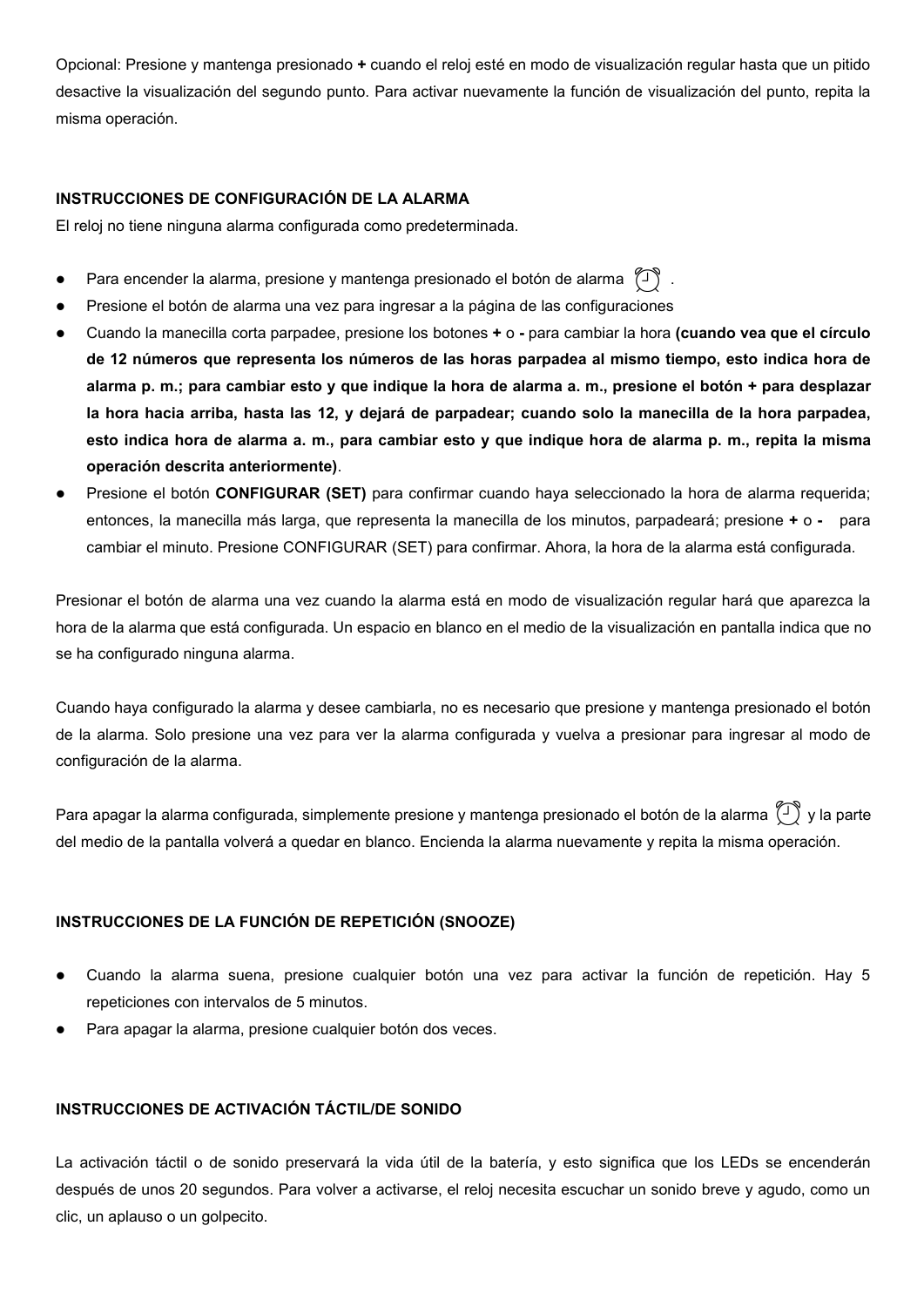Para usar esta función, presione T/S y la cara frontal del reloj mostrará:



Para apagar la activación de sonido, presione T/S y la cara frontal del reloj mostrará:



# **INFORMACIÓN IMPORTANTE SOBRE EL CUIDADO DEL PRODUCTO**

- Este producto está fabricado con madera MDF (tablero de densidad media). Manténgalo en un lugar seco y, en caso necesario, límpielo con un trapo húmedo suave.
- Use solo el adaptador proporcionado con el reloj para suministrar energía al producto; siutiliza otro adaptador con capacidad nominal incorrecta con este reloj, puede dañarlo y esto no estará cubierto por la garantía del fabricante.
- Coloque este producto en un lugar seguro y manténgalo lejos del calor extremo o de lugares mojados. Los golpes o las caídas pronunciadas pueden provocarun gran daño a este producto.
- Cuando los puntos de los LEDs de la pantalla comienzan a parpadear o a emitir un pitido constante, esto significa que la batería tiene poca carga, no se trata de un fallo. Apague primero la pantalla del reloj y enchúfelo a la brevedad posible. Puede volver a encenderlo cuando esté enchufado; el problema del parpadeo/pitido debería estar resuelto.
- Se recomienda ampliamente que el reloj esté enchufado en lugar de usar la batería recargable incorporada para suministrar energía al reloj, ya que la batería no durará más de 2 horas con pantalla permanente o 15 días en caso de pantalla activada con sonido. La batería incorporada se usa más como fuente de alimentación de reserva.
- Tenga cuidado al apoyar el elemento, ya que la garantía del fabricante no cubre daños accidentales al revestimiento. Si esto sucede o el revestimiento comienza a levantarse, es seguro utilizar una pequeña cantidad de pegamento.

Si tiene otras preguntas sobre cómo usar el producto, contáctese con su distribuidor local o con el vendedor. Otra opción es enviarnos un correo electrónico a [support@ging-ko.co.uk](mailto:customer.service@ging-ko.co.uk)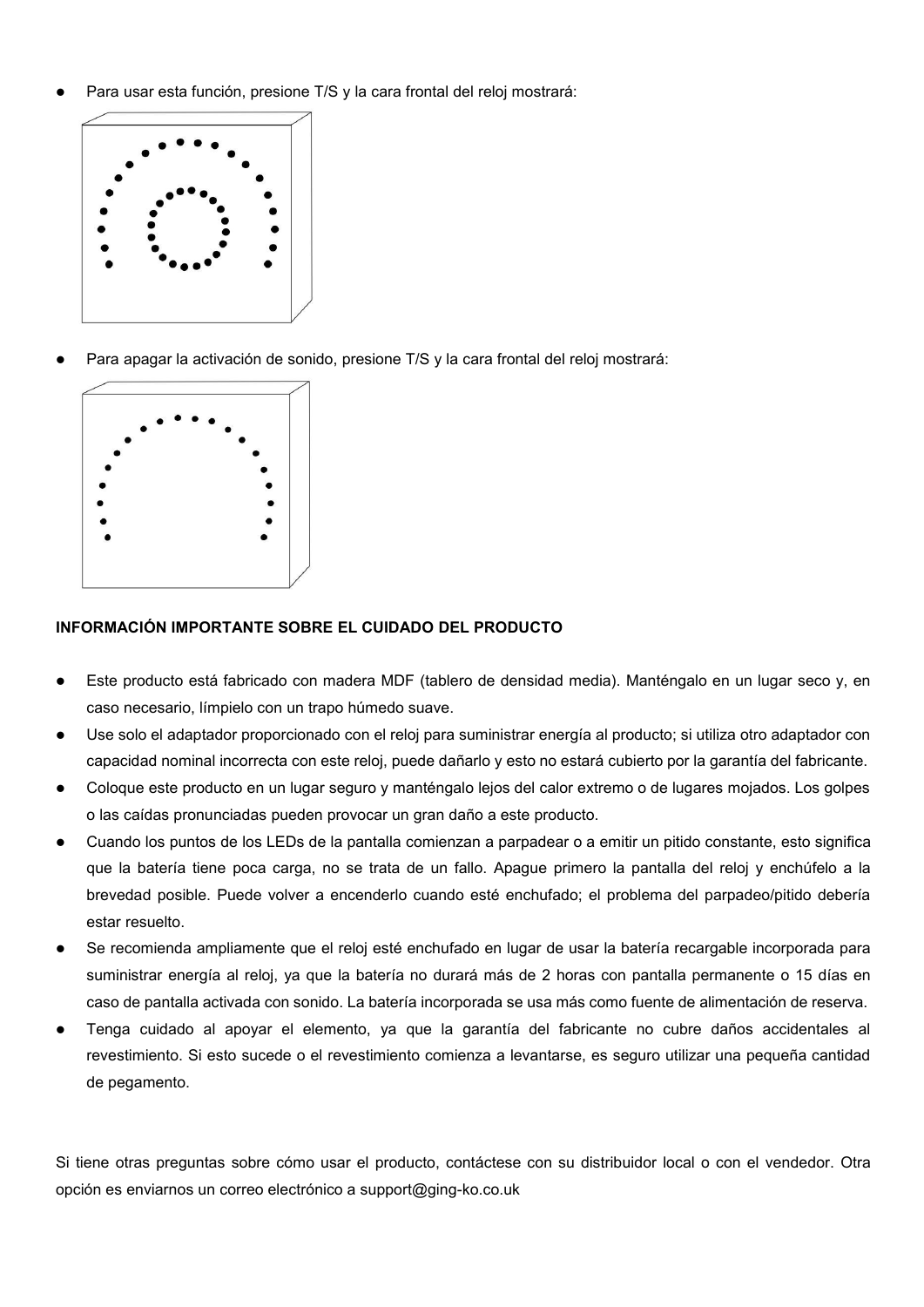#### **INSTALLATIE**

- Neem de Analoge Click Clock en adapter uit de verpakking en plaats hem op een veilige plek.
- Verbind de adapter met het aansluitpunt rechtsonder aan de achterkant van de klok om de klok van stroom te voorzien en tegelijk de ingebouwde oplaadbare batterij op te laden.
- Het led oplaadlampje naast het aansluitpunt van de adapter moet rood zijn bij opladen en groen bij volledige lading.
- Druk de aan-/uitknop  $(1)$  aan de achterkant 3-5 seconden in om de klok in te schakelen, het led stippenscherm aan de voorkant van de klok zal direct oplichten.
- U kunt de stekker verwijderen als de klok volledig isopgeladen, maar de batterij zal slechts ongeveer 2 dagen meegaan als de klok permanent wordt weergegeven, of ongeveer 12-15 dagen als de klok door geluid wordt geactiveerd.
- Geadviseerd wordt om de stekker er continu in te laten omdat de ingebouwde oplaadbare batterij meer bedoeld is voor gebruik als back-up als de stroomvoorziening wordt onderbroken. Dit is veilig om te doen omdat het laden automatisch zal stoppen als de ingebouwde batterij volledig is opgeladen.
- De Analoge Click Clock kan indien gewenst ook aan de wand worden bevestigd.

### **HANDLEIDING BEDIENINGSKNOPPEN**

**SET**: hiermee wordt de modus tijd instellen geopend

+ : om uren of minuten te verhogen in de instellingsmodus; ingedrukt houden in weergavemodus zal de tweede stippenweergave op het analoge weergavescherm activeren of deactiveren.

- -: om de uren of minuten te verlagen in de instellingsmodus.
- : instelknop alarm, om de modus alarm instellen te openen
- : Aan-/uitknop, om de klok aan of uit te schakelen

#### **INLEIDING WEERGAVESCHERM:**

De kleine wijzer geeft de uren aan en de grote wijzer geeft de minuten aan. De cirkel van 12 stippen geeft de urengetallen weer. Hieronder staan voorbeelden van verschillende tijdweergaves op de Analoge Click Clock.







NEDERLAND

12:13 AM / PM 2:00 AM/PM 4:58 AM/PM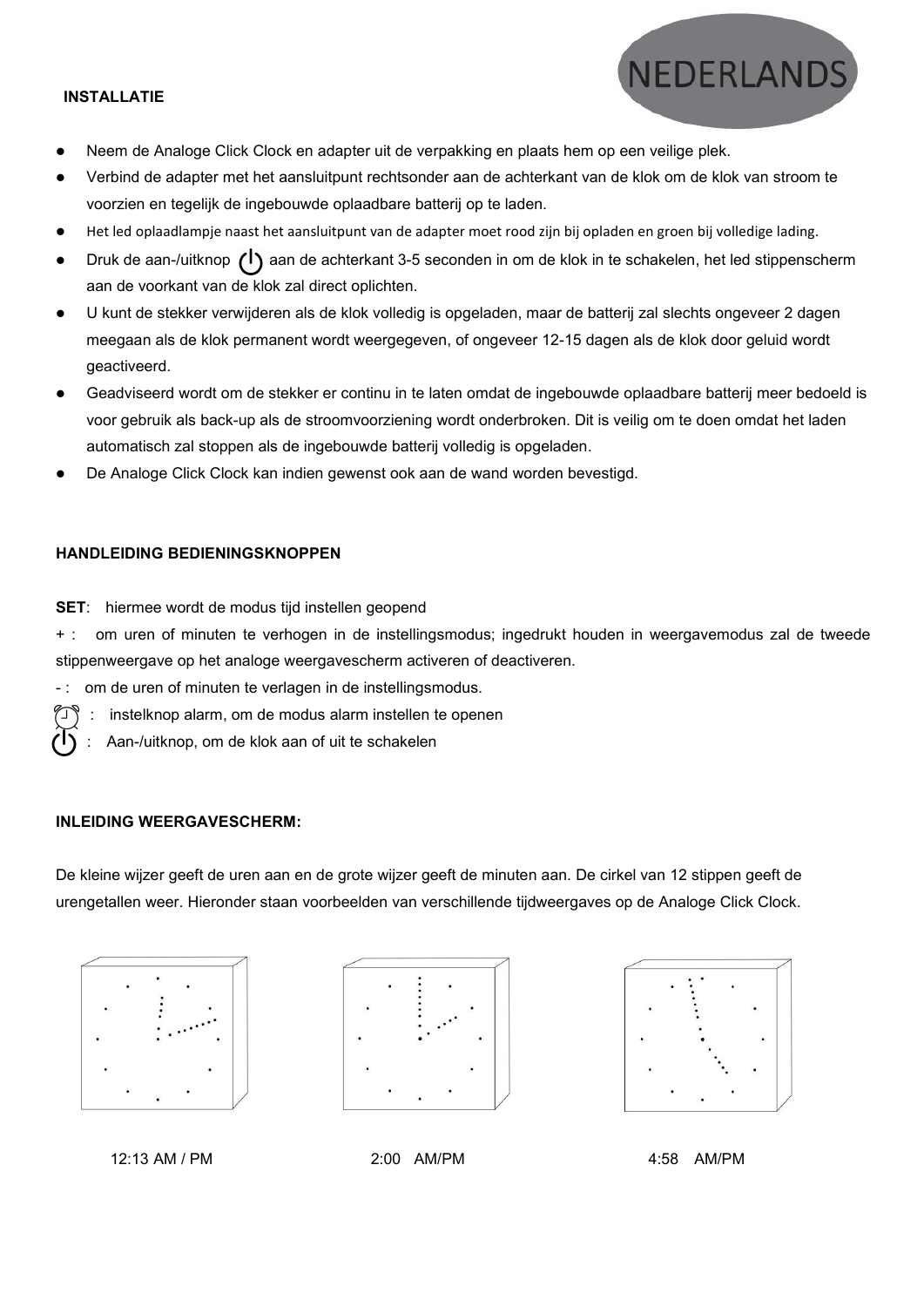## **HANDLEIDING TIJD INSTELLEN**

De klok leidt u door al deze instellingen in deze volgorde en u kunt deze instellingen niet overslaan.

# **OPMERKING:**

- Als u meer dan 20 seconden niets selecteert, zal de klok de instellingsmodus verlaten en teruggaan naar de normale weergavemodus.

- Houd de knop **SET** 3-5 seconden ingedrukt om naar de instellingsmodus te gaan
- De leds van de kleine wijzer die de uren aangeeft op de voorkant van de klok, zullen knipperen. Druk op **+** of **-** om het uur te wijzigen **(Als de cirkel van 12 stippen die de urengetallen aangeven tegelijkertijd knipperen, geeft** dit PM-tijd aan; om dit te wijzigen om AM-tijd weer te geven, op de +-knop drukken om het uur te verhogen tot 12 en het knipperen zal stoppen; als alleen de urenwijzer knippert, geeft dit AM-tijd aan; om dit te **wijzigen** naar PM-tijd, het bovenstaande herhalen.)
- Druk op **SET** om te bevestigen dat het gewenste uur is geselecteerd, vervolgens zullen de leds van de grote wijzer die de minuten aangeven knipperen, druk + of - om de minuut te wijzigen. Druk op set om te bevestigen en verlaat de instellingen.

Optioneel: Houd **+** ingedrukt als de klok in modus normale weergave is tot een piep het tweede stippenscherm deactiveert. Om de functie stippenscherm weer te activeren, dezelfde handeling herhalen.

## **HANDLEIDING ALARM INSTELLEN**

De klok wordt standaard geleverd zonder ingesteld alarm.

- Houd de alarmknop  $\binom{n}{k}$  ingedrukt om het alarm in te schakelen.
- Druk één keer op de alarmknop om naar de instellingen te gaan
- Druk als de kleine wijzer knippert op de knop **+** of **-** om het uur te wijzigen **(als de cirkel van 12 stippen die de urengetallen aangeven tegelijkertijd knipperen, geeft dit PM-alarmtijd aan; om dit te wijzigen om** AM-alarmtijd weer te geven, op de +-knop drukken om het uur te verhogen tot 12 en het knipperen zal stoppen; als alleen de urenwijzer knippert, geeft dit AM-alarmtijd aan; om dit te wijzigen naar PM-tijd, de **bovenstaande handeling herhalen.)**
- Druk op de knop **SET** om te bevestigen dat het gewenste alarmuuris geselecteerd, vervolgens zal de grote wijzer die de minuten aangeeft knipperen, druk + of - om de minuut te wijzigen. Druk op set om te bevestigen. Het alarm is nu ingesteld.

Eén keer drukken op de knop alarm als het alarm in normale weergavemodus is, zal de alarmtijd weergeven die is ingesteld. Een lege ruimt in het midden van het weergavescherm betekent dat er geen alarm is ingesteld.

Als u het alarm al heeft ingesteld en het wilt wijzigen, hoeft u de alarmknop niet ingedrukt te houden. Druk één keer om het ingestelde alarm weer te geven, en vervolgens nog een keerom naar de instelmodus voor het alarm te gaan.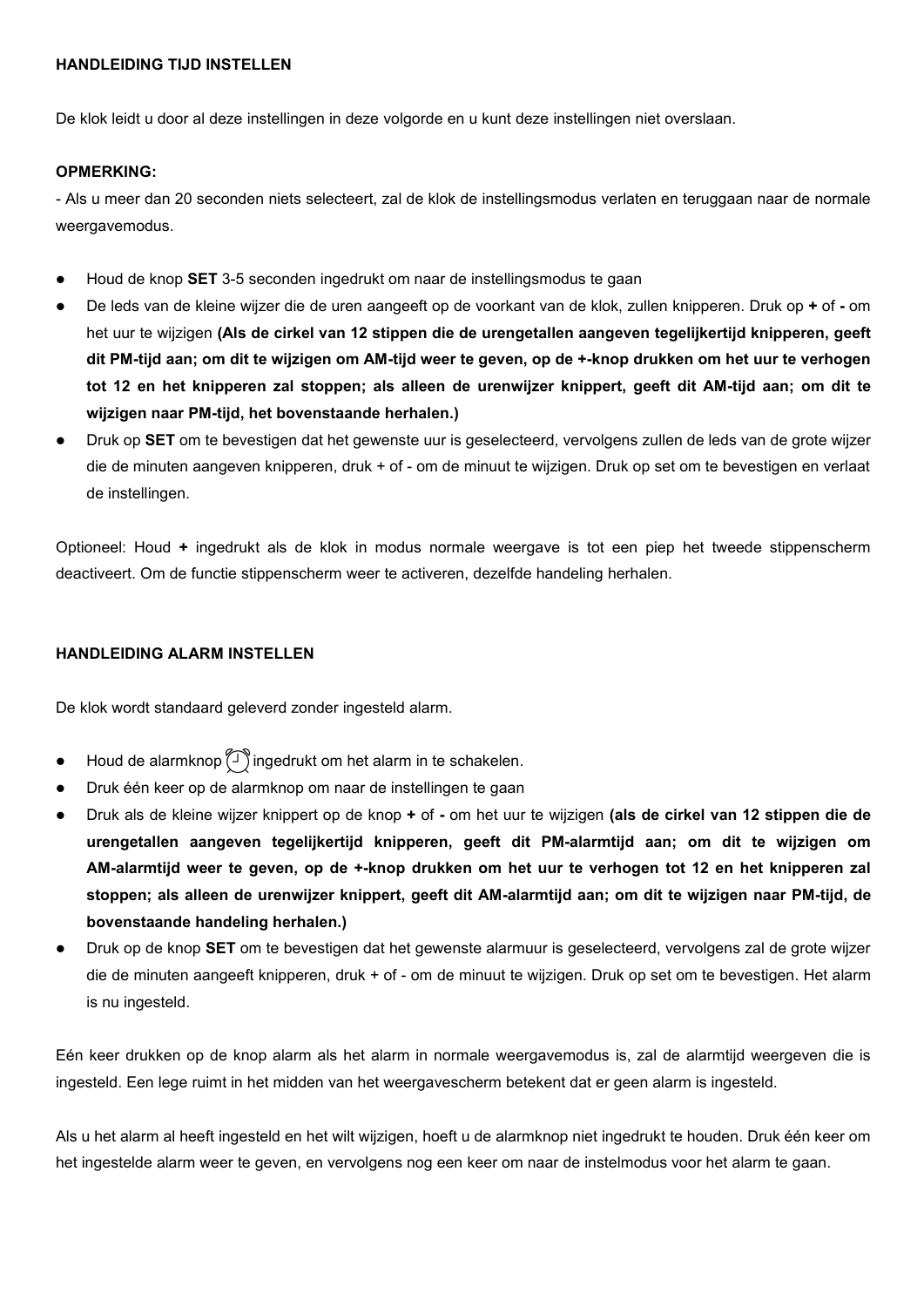Om het alarm dat u heeft ingesteld uit te schakelen, houdt u de alarmknop  $\bigoplus$  ingedrukt en het midden van het scherm zal weer leeg worden. Dezelfde handeling herhalen om het alarm weer in te schakelen.

# **HANDLEIDING SLUIMERFUNCTIE**

- Druk als het alarm afgaat één keer op een willekeurige toets om de sluimerfunctie te activeren. De sluimerfunctie heeft een herhaling van 5 keer met intervallen van 5 minuten.
- Druk twee keer op een willekeurige knop om het alarm uit te schakelen.

# **HANDLEIDING INSTELLING AANRAAK-/GELUIDACTIVERING**

Aanraak- of geluidactivering zal het batterijverbruik sparen en dit betekent dat de leds na ongeveer 20 seconden uitgaan. Om de klok te reactiveren, moet hij een kort scherp geluid horen zoals een klik, klap of tik.

Druk op T/S om deze functie te gebruiken; aan de voorkant van de klok wordt het volgende weergegeven:



 Druk om de geluidactivering uit te schakelen op T/S; aan de voorkant van de klok wordt het volgende weergegeven:

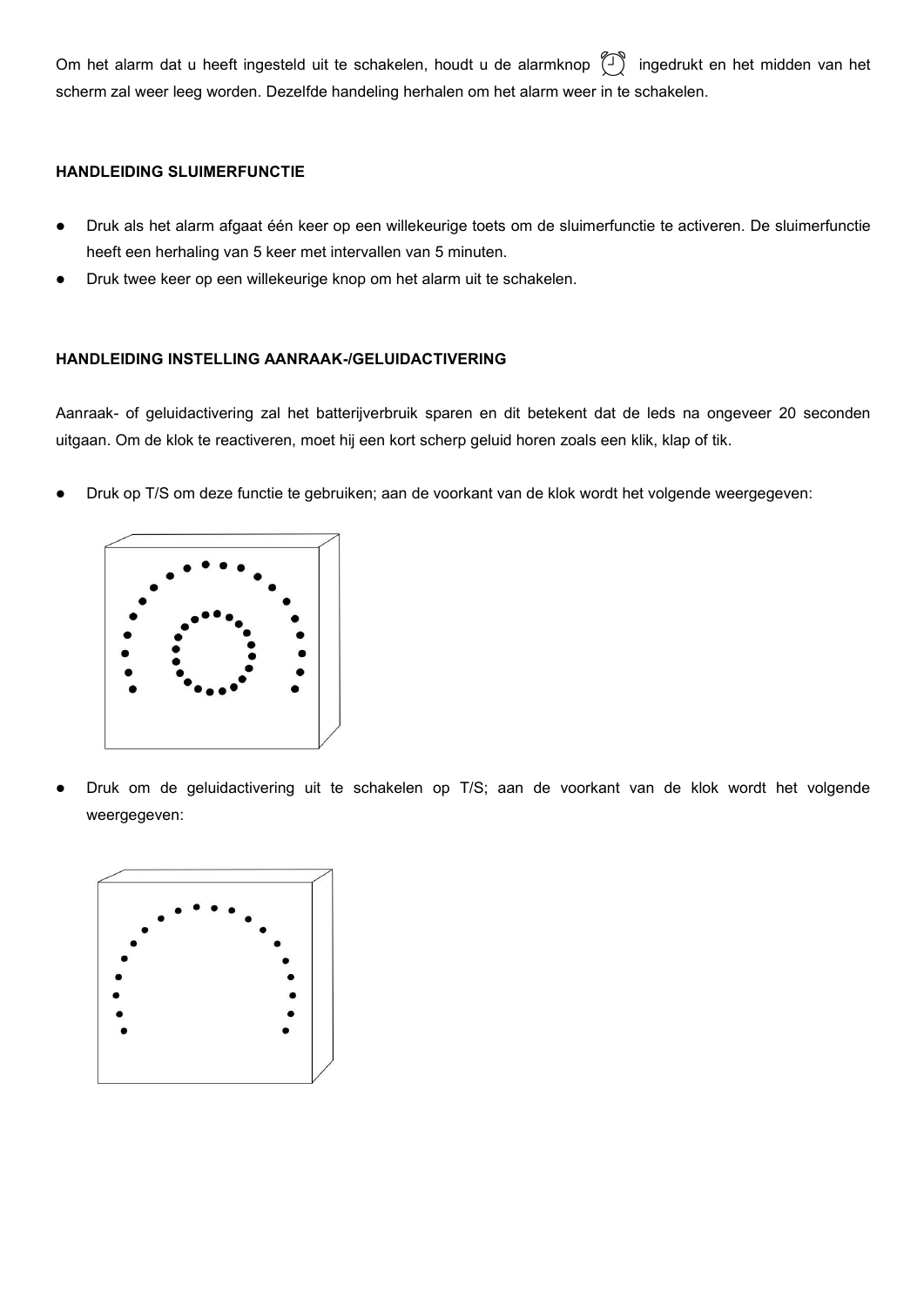# **BELANGRIJKE INFORMATIE OVER PRODUCTONDERHOUD**

- Dit product is gemaakt van mdf. Houd het op een droge plaats en reinig het indien nodig met een zachte vochtige doek.
- Gebruik alleen de meegeleverde adapter om dit product van stroom te voorzien; als een andere adapter met de verkeerde uitgangsspanning wordt gebruikt, kan dit de klok beschadigen en dit zal niet gedekt worden door de garantie van de fabrikant.
- Plaats dit item op een veilige plaats en houd het verwijderd van grote hitte of natte plaatsen. Zware stoten of een val kunnen dit product zwaar beschadigen.
- Als de schermleds gaan knipperen of er constant piepen te horen is, duidt dit erop dat de batterijbijna leeg is, dit is geen defect. Schakel eerst het scherm van de klok uit en sluit hem zo snel mogelijk aan op de stroomvoorziening. Hij kan weer ingeschakeld worden als hij aangesloten is op het stopcontact en het knipperen/piepen zou dan opgelost moeten zijn.
- Het wordt sterk aanbevolen om de klok in het stopcontact te laten in plaats van het gebruiken van de ingebouwde batterij omdat de batterij niet langer dan 2 dagen meegaat bij continu weergave of 15 dagen bij door geluid geactiveerde weergave. De ingebouwde batterij is meer bedoeld als back-upvoeding.
- U dient voorzichtig te zijn bij het plaatsen van het product omdat schade aan de fineerlaag niet onder de fabrieksgarantie valt. Als de fineerlaag loskomt kan deze veilig wordt vastgeplakt met een klein beetje superlijm.

Als u meer vragen heeft over het gebruik van dit product, neemt u dan contact op met uw plaatselijke distributeur of winkelier. U kunt ons ook e-mailen op [support@ging-ko.co.uk](quot;mailto:customer.service@ging-ko.co.uk")